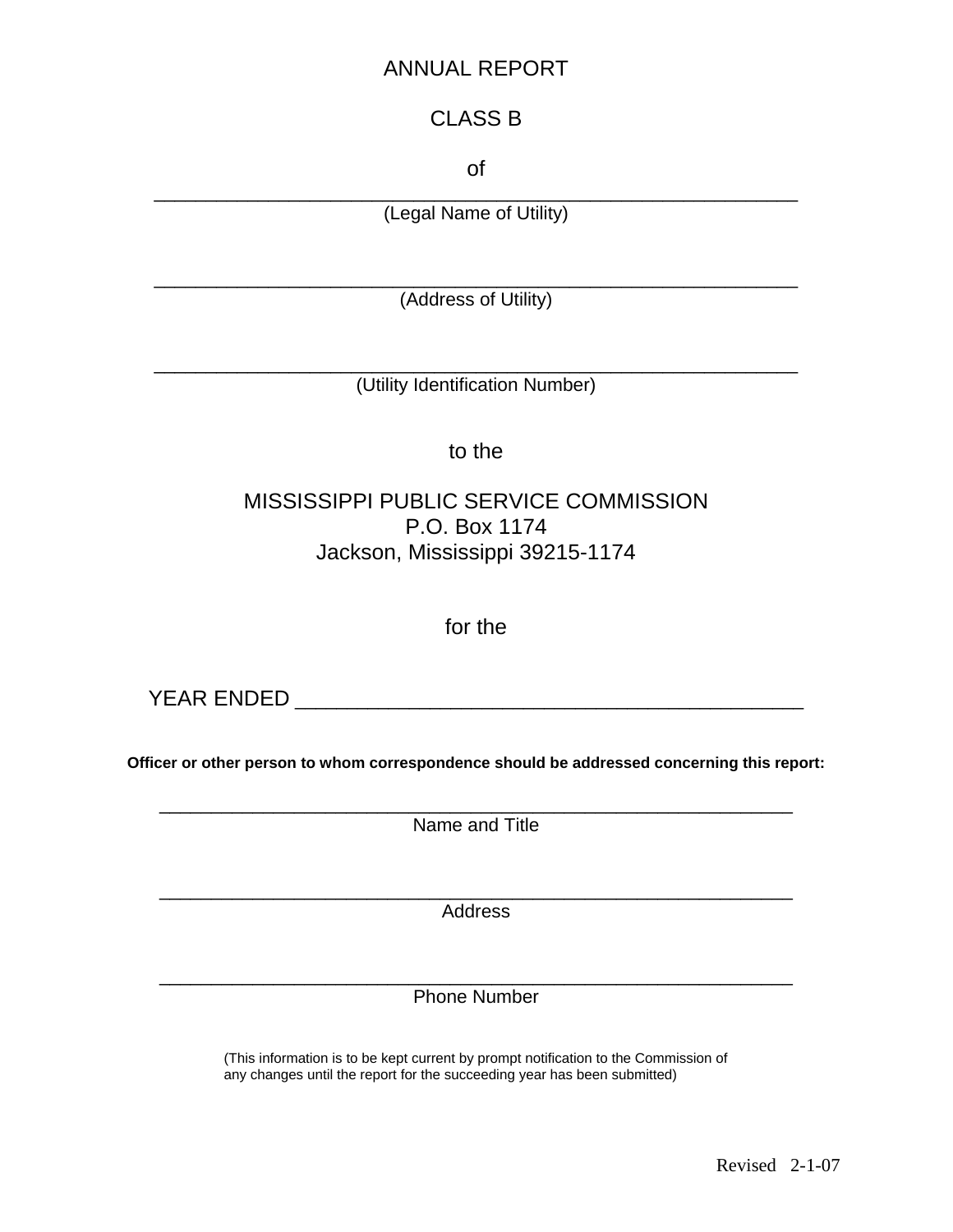# **Instructions for Filing the Annual Report**

### General Information

#### I. Purpose:

This report is a regulatory support requirement as set forth by §77-3-79 of the Public Utilities Act of 1983. It is designed to collect financial and operational information from public utilities under the jurisdiction of the Mississippi Public Service Commission.

#### II. Who Must Submit:

All public utilities subject to the regulation of the Mississippi Public Service Commission, in case of multi-utility operations, a separate annual report must be filed for each public utility. Example: When a public utility provides both water and sewer services or water and gas services.

- III. When and Where to Submit:
	- a) This report is to be submitted on or before May 1 of the year following the year covered by said report.
	- b) Submit the **original** annual report to:

Mississippi Public Service Commission Attention: Wayne Wilkinson P.O. Box 1174 Jackson, MS 39215-1174 (601) 961-5481 FAX (601) 961-5804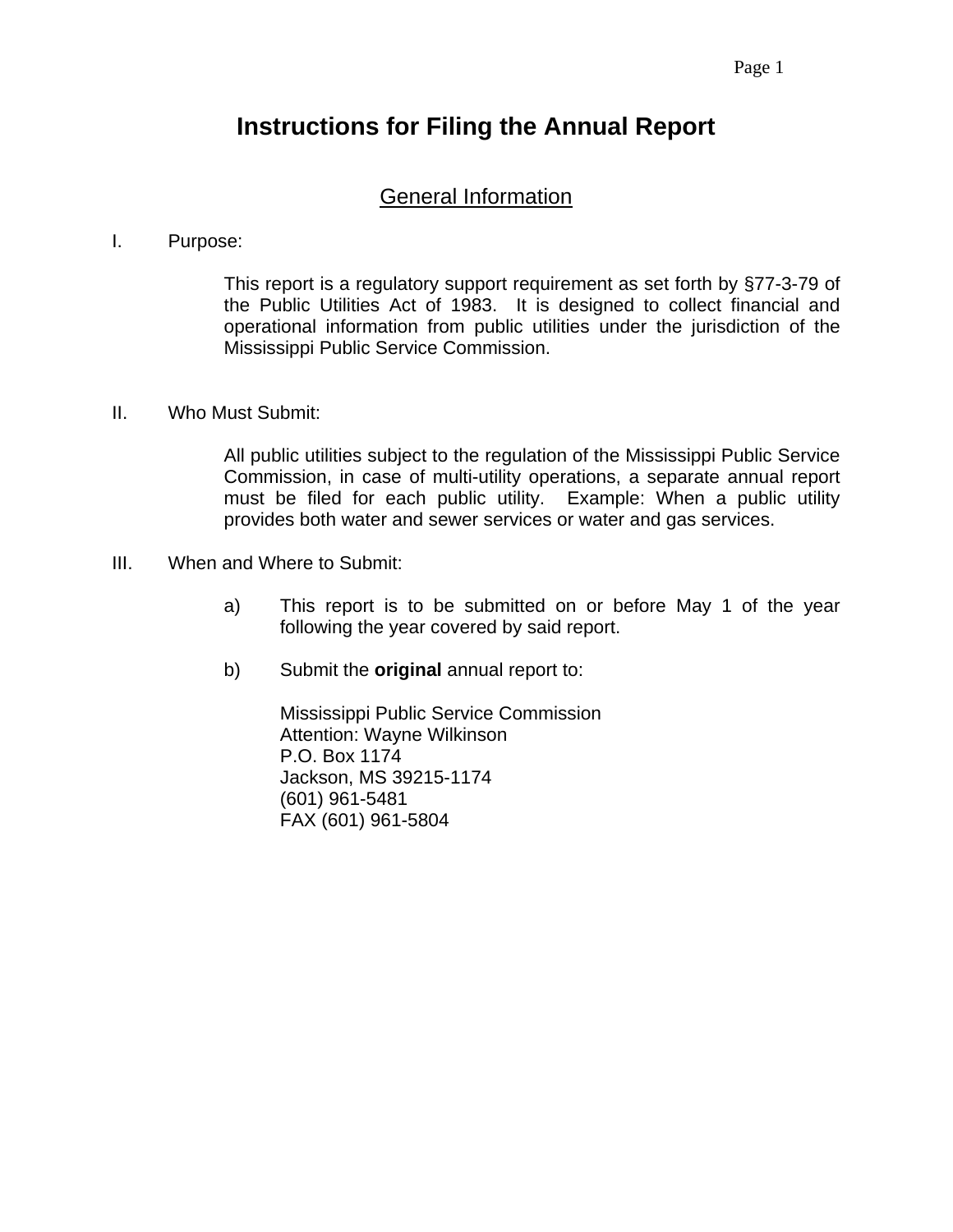#### General Instructions

- I. Complete each question fully and accurately even if it has been answered in a previous annual report. Enter the word "None" where it truly and completely states the fact.
- II. For any item that is not applicable to the respondent, enter the words "Not Applicable" or "NA".
- III. Revenue must be broken down by class Residential, Commercial, and Institutional. Also, the number of customers in each class must be indicated.
- IV. Indicate negative amounts (such as decreases) by enclosing the figures in parentheses ().
- V. Provide a supplemental statement further explaining accounts or items as necessary. Attach the supplemental statement  $(8 \frac{1}{2} \times 11)$  inch size) to the page being supplemented. Provide the appropriate identification information, including the title of the page and page number supplemented.
- VI. Do not make references to reports of previous years or to other reports in lieu of required entries.
- VII. Complete the **original** report in permanent black ink or on the computer.

### General Penalties

 Miss. Code Ann. (as amended) §77-3-81 - Any person or corporation which willfully and knowingly violates...any part or provision thereof, of the commission shall be guilty of a misdemeanor and, upon conviction thereof, shall be subject to a fine of not more than Two Thousand Five Hundred Dollars (\$2,500.00)…

 Miss. Code Ann. (as amended) §77-3-81 (1) (b) …and in case of a continuing violation after a first conviction, each day's continuance thereof shall be deemed to be a separate and distinct offense.

 Miss. Code Ann. (as amended) §77-3-83 All penalties accruing under this article shall be cumulative…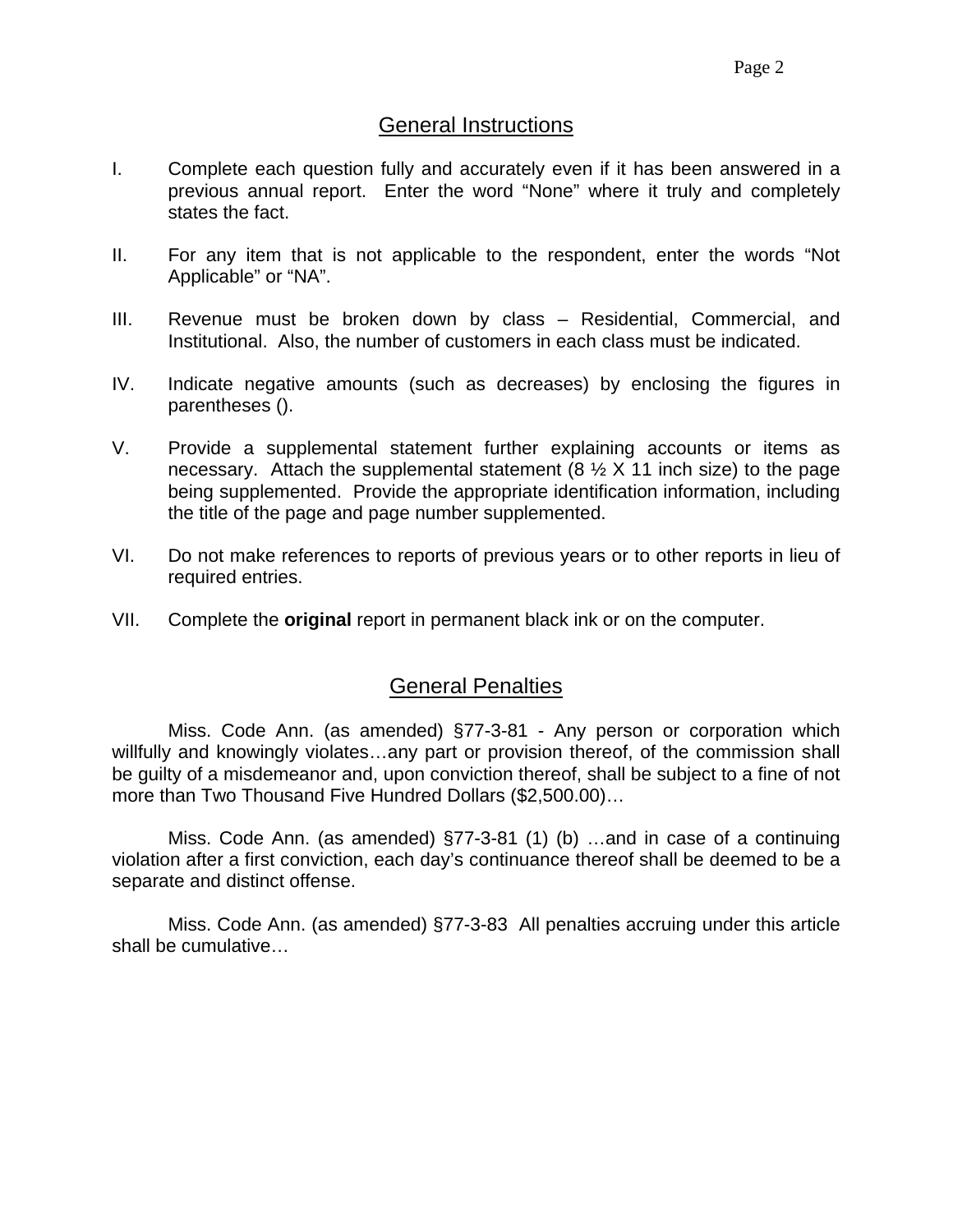| Acct        | Account                                            |
|-------------|----------------------------------------------------|
| Accum       | Accumulated                                        |
| Acq         | <b>Acquisition</b>                                 |
| Admin       | Administration                                     |
| Alloc       | Allocation                                         |
| Amort       | Amortization                                       |
|             |                                                    |
| CO          | <b>Central Office</b>                              |
|             |                                                    |
| Depr        | Depreciation                                       |
|             |                                                    |
| Equip       | Equipment                                          |
| Exp         | Expenses                                           |
| <b>EOY</b>  | End of Year                                        |
|             |                                                    |
| <b>FOY</b>  | <b>First of Year</b>                               |
|             |                                                    |
| Info        | Information                                        |
| <b>ITC</b>  | <b>Investment Tax Credit</b>                       |
|             |                                                    |
| <b>Misc</b> | Miscellaneous                                      |
|             |                                                    |
| Nonoper     | Non Operating                                      |
| Nonreg      | Non Regulated                                      |
|             |                                                    |
| Oper        | Operating                                          |
| Opns        | Operations<br>Originating                          |
| Orig        |                                                    |
| Prop        | Property                                           |
|             |                                                    |
| Receiv      | Receivable                                         |
| Reg         | Regulated                                          |
| Rev         | Revenue                                            |
|             |                                                    |
| <b>Svcs</b> | <b>Services</b>                                    |
|             |                                                    |
| Telecom     | Telecommunication                                  |
| Term        | Terminating                                        |
| <b>TPIS</b> | <b>Telecommunications Plant in Service</b>         |
| <b>TPUC</b> | <b>Telecommunications Plant Under Construction</b> |
|             |                                                    |
| Uncoll      | Uncollectible                                      |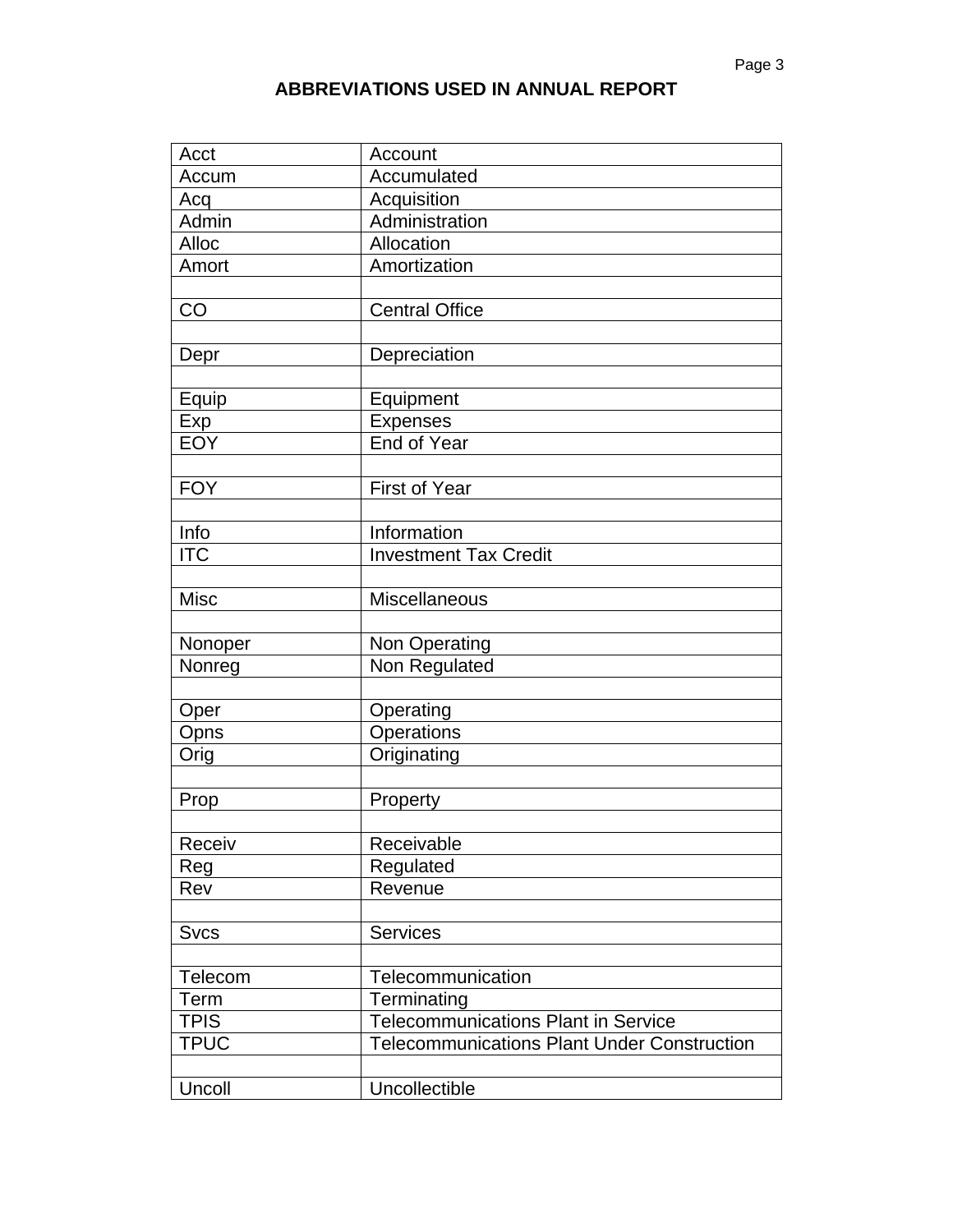| <b>UTILITY</b> | <b>YEAR ENDED</b><br>Page 4                                                                                                                                                                           |
|----------------|-------------------------------------------------------------------------------------------------------------------------------------------------------------------------------------------------------|
|                | <b>SCHEDULE 1 - IDENTIFICATION</b>                                                                                                                                                                    |
| 1.             | Legal Name - Exact name of the legal entity certified by this agency: (corporate name,<br>owner's name, partnership name, etc.)                                                                       |
| 2.             | Utility Name – Exact name of the utility for which this report is made: (trade name, d/b/a, etc. –<br>may be same as #1.)                                                                             |
| 3.             | <b>Business Address:</b>                                                                                                                                                                              |
|                |                                                                                                                                                                                                       |
|                |                                                                                                                                                                                                       |
| 4.             | Name of principal agent and title (Pres., CEO, Manager, Owner, etc.)                                                                                                                                  |
| 5.             | If a corporation, give date and State of incorporation:                                                                                                                                               |
| 6.             | Date operations began in Mississippi:                                                                                                                                                                 |
| 7.             | Number of full-time employees:                                                                                                                                                                        |
| 8.             | If a change in Legal Name (1) or Utility's Name (2) has occurred since the last report, give<br>former name, date of change and a brief explanation:                                                  |
| 9.             | Give name and address of individual or firm, if other than utility employee, preparing this<br>report:                                                                                                |
| 10.            | List names, addresses and shareholdings of persons owning 5 per cent or more of<br>outstanding voting securities. If any stock is held by a nominee, give known particulars as to<br>the beneficiary. |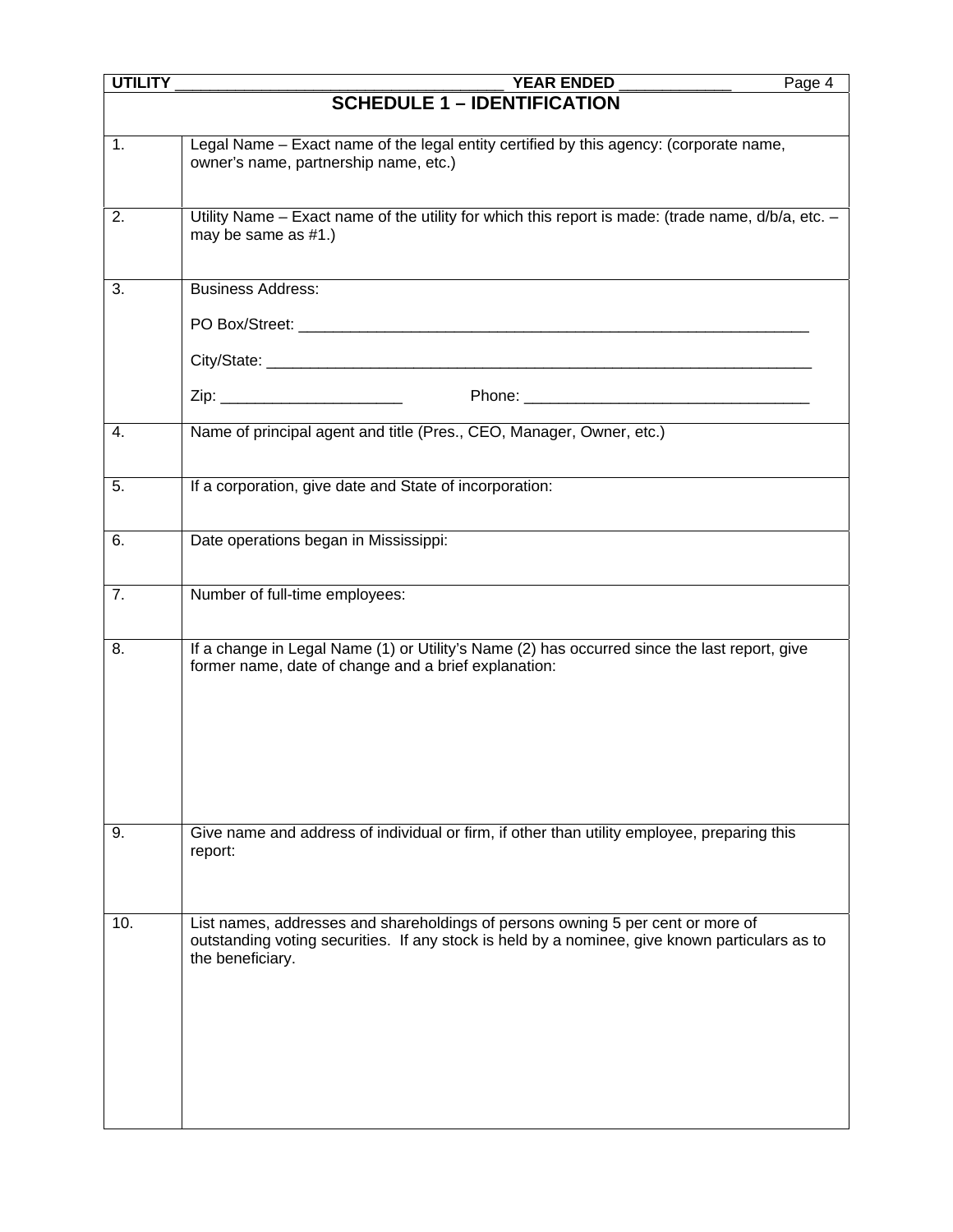# **PART A BALANCE SHEET**

| <b>ASSETS</b>                                             |                                         | <b>BALANCE</b><br><b>EOY</b> | <b>LIABILITIES AND STOCKHOLDER'S</b><br><b>EQUITY</b>                            | <b>BALANCE</b><br><b>EOY</b> |
|-----------------------------------------------------------|-----------------------------------------|------------------------------|----------------------------------------------------------------------------------|------------------------------|
| <b>CURRENT ASSETS</b>                                     |                                         |                              | <b>CURRENT LIABILITIES</b>                                                       |                              |
| 1. Cash and Equivalents                                   |                                         |                              | 25. Accounts Payable                                                             |                              |
| 2. Cash REA Construction Fund                             |                                         |                              | 26. Notes Payable                                                                |                              |
| 3. Telecommunication Accounts                             |                                         |                              |                                                                                  |                              |
| Receivable                                                |                                         |                              | 27. Advance Billings and Payments                                                |                              |
| 4. Other Accounts Receivable                              |                                         |                              | 28. Customer Deposits                                                            |                              |
| a. Affiliates                                             |                                         |                              | 29. Current Maturities Long-Term Debt                                            |                              |
| b. Non-affiliates                                         |                                         |                              | 30. Current Maturities Long-Term Debt.<br>Rural Dev.                             |                              |
| Total                                                     |                                         |                              | 31. Income Taxes Accrued                                                         |                              |
| 5. Notes Receivable                                       |                                         |                              | 32. Other Taxes Accrued                                                          |                              |
| 6. Interest and Dividends Receivable                      |                                         |                              | 33. Other Current Liabilities                                                    |                              |
| 7. Material Regulated                                     |                                         |                              |                                                                                  |                              |
| 8. Material Non-regulated                                 |                                         |                              | 34. Total Current Liabilities                                                    |                              |
| 9. Prepayments                                            |                                         |                              | <b>LONG-TERM DEBT</b>                                                            |                              |
| 10. Other Current Assets                                  |                                         |                              | 35. Funded Debt REA Notes                                                        |                              |
| 11. Total Current Assets (1 thru 10)                      |                                         |                              | 36. Funded Debt-REA Notes                                                        |                              |
|                                                           | <b>NONCURRENT ASSETS</b>                |                              | 37. Funded Debt RTB Notes                                                        |                              |
| 12. Investment in Affiliated Companies                    |                                         |                              | 38. Funded Debt Other                                                            |                              |
| a. Rural<br>Development                                   |                                         |                              | 39. Funded Debt Rural Development Loan<br><b>REA</b>                             |                              |
| b. Not Rural<br>Development                               |                                         |                              | 40. Premium (Discount) on Long Term Debt                                         |                              |
| Total                                                     |                                         |                              | 41. Reacquired Debt                                                              |                              |
| 13. Other Investments                                     |                                         |                              | 42. Advances From Affiliated Companies                                           |                              |
| a. Rural<br>Development                                   |                                         |                              | 43. Other Long-term Debt                                                         |                              |
| b. Not Rural<br>Development                               |                                         |                              | 44. Total Long-Term Debt (35 thru 43)                                            |                              |
|                                                           |                                         |                              | <b>OTHER LIABILITIES AND DEFERRED</b>                                            |                              |
| Total                                                     |                                         |                              | <b>CREDITS</b>                                                                   |                              |
| 14. Nonregulated Investments                              |                                         |                              | 45. Other Long-Term Liabilities                                                  |                              |
| 15. Other Noncurrent Assets                               |                                         |                              | 46. Other Deferred Credits                                                       |                              |
| 16. Deferred Charges                                      |                                         |                              | 47. Other Jurisdictional Differences<br>48. Total Other Liabilities and Deferred |                              |
| 17. Total Noncurrent Assets                               |                                         |                              | Credits (45 thru 47)                                                             |                              |
|                                                           | PLANT, PROPERTY AND EQUIPMENT           |                              | <b>EQUITY</b>                                                                    |                              |
|                                                           | 18. Telecommunications Plant-in-Service |                              | 49. Capital Stock Outstanding and<br>Subscribed                                  |                              |
| 19. Property Held for Future Use                          |                                         |                              | 50. Additional Paid-in-Capital                                                   |                              |
| 20. Plant Under Construction                              |                                         |                              | 51. Treasury Stock                                                               |                              |
| 21. Plant Adjustment, Nonoperating<br>Plant, and Goodwill |                                         |                              | 52. Other Capital                                                                |                              |
| 22. Less Accumulated Depreciation                         |                                         |                              | 53. Retained Earnings                                                            |                              |
| 23. Net Plant (18 thru 21 less 22)                        |                                         |                              | 54. Total Equity (49 thru 53)                                                    |                              |
| 24. TOTAL ASSETS (11 + 17+ 23)                            |                                         |                              | 55. TOTAL LIABILITIES AND EQUITY<br>$(34 + 44 + 48 + 54)$                        |                              |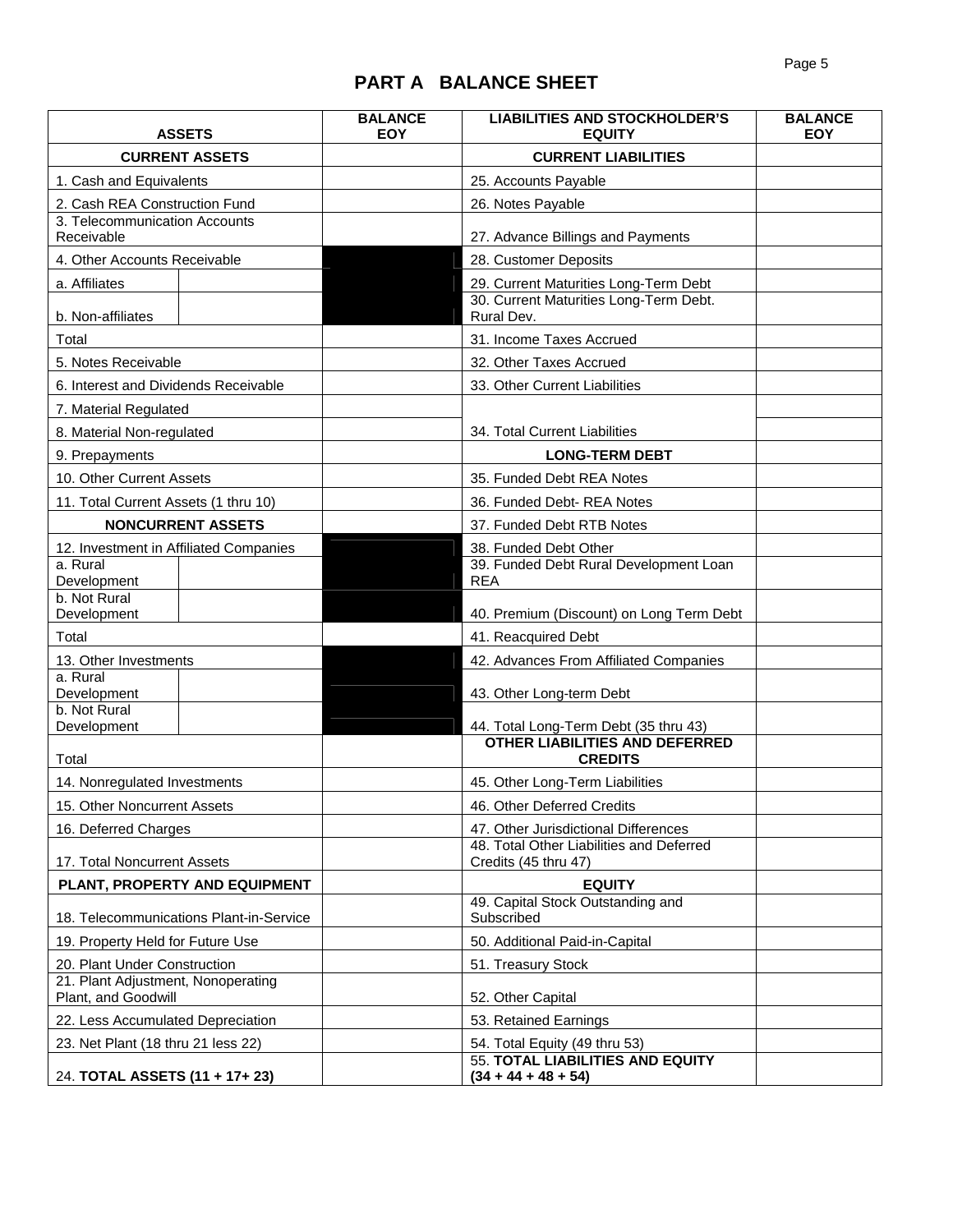| <b>UTILITY</b><br><b>YEAR ENDED</b><br>Page 6                                                                  |                         |                         |  |  |  |  |  |  |
|----------------------------------------------------------------------------------------------------------------|-------------------------|-------------------------|--|--|--|--|--|--|
| PART B. STATEMENTS OF INCOME AND RETAINED EARNINGS                                                             |                         |                         |  |  |  |  |  |  |
| <b>ITEM</b>                                                                                                    | <b>THIS YEAR</b><br>(a) | <b>LAST YEAR</b><br>(b) |  |  |  |  |  |  |
| 1. Local Network Services Revenues                                                                             |                         |                         |  |  |  |  |  |  |
| 2. Network Access Services Revenues                                                                            |                         |                         |  |  |  |  |  |  |
| 3. Long Distance Network Services Revenues                                                                     |                         |                         |  |  |  |  |  |  |
| 4. Carrier Billing and Collection Revenues                                                                     |                         |                         |  |  |  |  |  |  |
| 5. Miscellaneous Revenues                                                                                      |                         |                         |  |  |  |  |  |  |
| 6. Uncollectible Revenues                                                                                      |                         |                         |  |  |  |  |  |  |
| 7. Net Operating Revenues (1 thru 5 less 6)                                                                    |                         |                         |  |  |  |  |  |  |
| 8. Plant Specific Operations Expense                                                                           |                         |                         |  |  |  |  |  |  |
| 9. Plant Nonspecific Operations Expense (Exclude Depreciation and<br>Amortization)<br>10. Depreciation Expense |                         |                         |  |  |  |  |  |  |
| 11. Amortization Expense                                                                                       |                         |                         |  |  |  |  |  |  |
| 12. Customer Operations Expense                                                                                |                         |                         |  |  |  |  |  |  |
| 13. Corporate Operations Expense                                                                               |                         |                         |  |  |  |  |  |  |
| 14. Total Operations Expenses (7 thru 12)                                                                      |                         |                         |  |  |  |  |  |  |
| 15. Operating Income or Margin before Taxes (7 thru 13)                                                        |                         |                         |  |  |  |  |  |  |
| 16. Other Operating Income and (Expense)                                                                       |                         |                         |  |  |  |  |  |  |
| 17. State and Local Taxes                                                                                      |                         |                         |  |  |  |  |  |  |
| 18. Federal Income Taxes                                                                                       |                         |                         |  |  |  |  |  |  |
| 19. Other Taxes                                                                                                |                         |                         |  |  |  |  |  |  |
| 20. Total Operating Taxes (17 + 18+ 19)                                                                        |                         |                         |  |  |  |  |  |  |
| 21. Net Operating Income or Margins $(15 + 16 - 20)$                                                           |                         |                         |  |  |  |  |  |  |
| 22. Interest on Funded Debt                                                                                    |                         |                         |  |  |  |  |  |  |
| 23. Interest Expense Capital Leases                                                                            |                         |                         |  |  |  |  |  |  |
| 24. Other Interest Expenses                                                                                    |                         |                         |  |  |  |  |  |  |
| 25. Allowance for Funds Used During Construction                                                               |                         |                         |  |  |  |  |  |  |
| 26. Total Fixed Charges (22 thru 24 less 25)                                                                   |                         |                         |  |  |  |  |  |  |
| 27. Nonoperating Net Income                                                                                    |                         |                         |  |  |  |  |  |  |
| 28. Extraordinary Items                                                                                        |                         |                         |  |  |  |  |  |  |
| 29. Jurisdictional Differences                                                                                 |                         |                         |  |  |  |  |  |  |
| 30. Nonregulrated Net Income                                                                                   |                         |                         |  |  |  |  |  |  |
| 31. Total Net Income or Margins $(21 + 27 + 28 + 29 + 30 - 26)$                                                |                         |                         |  |  |  |  |  |  |
| 32. Total Taxes Based on Income                                                                                |                         |                         |  |  |  |  |  |  |
| 33. Retained Earnings or Margins Beginning of Year                                                             |                         |                         |  |  |  |  |  |  |
| 34. Miscellaneous Credits Year to Date                                                                         |                         |                         |  |  |  |  |  |  |
| 35. Dividends Declared (Common)                                                                                |                         |                         |  |  |  |  |  |  |
| 36. Dividends Declared (Preferred)                                                                             |                         |                         |  |  |  |  |  |  |
| 37. Other Debits Year to Date                                                                                  |                         |                         |  |  |  |  |  |  |
| 39. Retained Earnings or Margins End of Period                                                                 |                         |                         |  |  |  |  |  |  |
| 44. Annual Debt Service Payments                                                                               |                         |                         |  |  |  |  |  |  |
| 45. Cash Ratio [(14 +20-10-11)/7]                                                                              |                         |                         |  |  |  |  |  |  |
| 46. Operating Accrual Ratio [(14 + 20 + 26)/7]                                                                 |                         |                         |  |  |  |  |  |  |
| 47 TIER [(31 + 26)/26]                                                                                         |                         |                         |  |  |  |  |  |  |
| Notes to Financial Statement                                                                                   |                         |                         |  |  |  |  |  |  |
|                                                                                                                |                         |                         |  |  |  |  |  |  |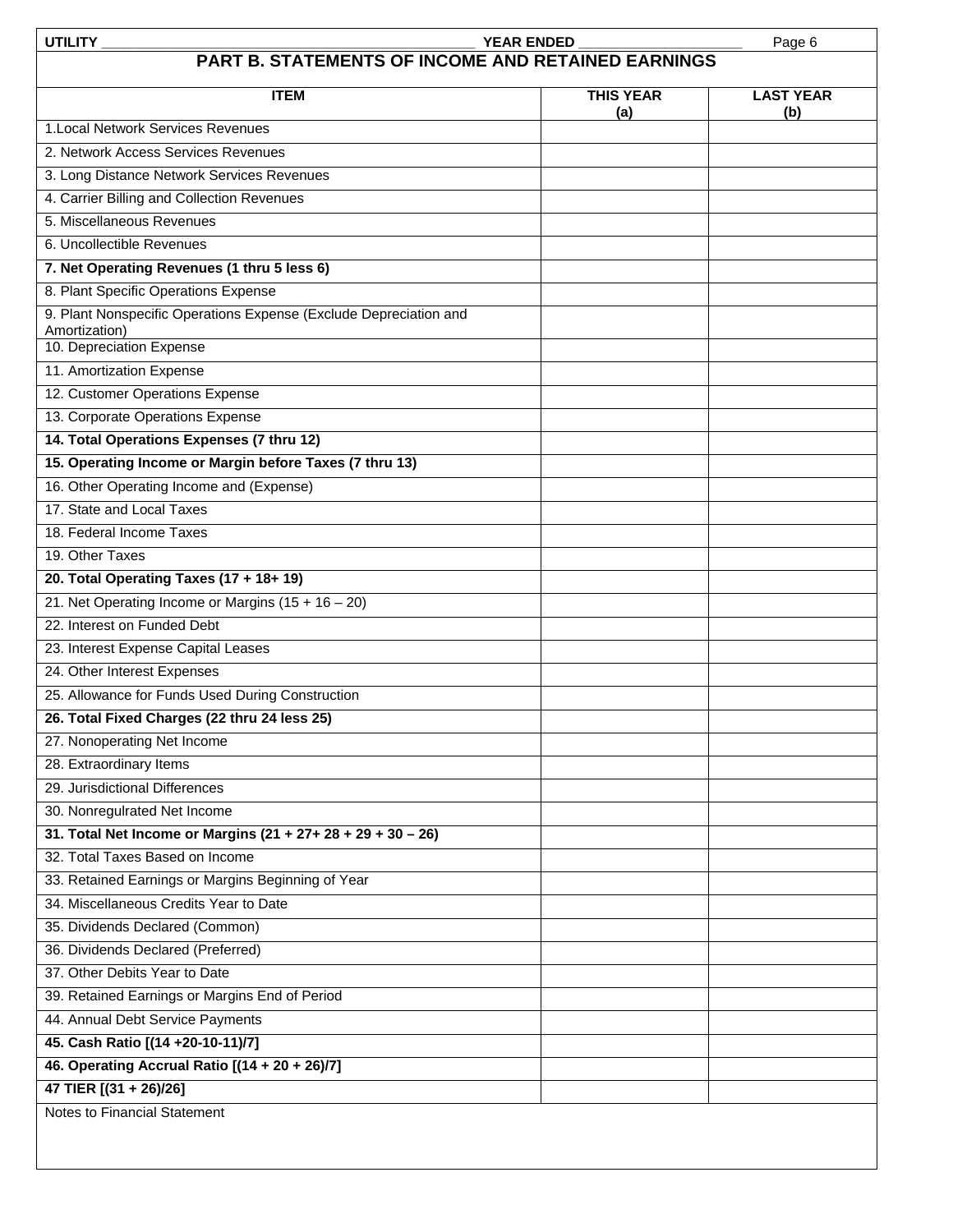| <b>Year Ended</b><br><b>Utility</b>                                | Page 7        |
|--------------------------------------------------------------------|---------------|
| <b>STATEMENT OF CASH FLOWS</b>                                     |               |
| <b>Item</b>                                                        | <b>Amount</b> |
| (a)                                                                | (b)           |
| <b>Cash Flows from Operating Activities</b>                        |               |
| <b>Net Income</b>                                                  |               |
| <b>Adjustments to Reconcile Net Income to Net</b>                  |               |
| <b>Cash Provided by Operating Activities:</b>                      |               |
| Depreciation and amortization                                      |               |
| Interest during construction                                       |               |
| Changes in assets and liabilities                                  |               |
| Receivables (Net)                                                  |               |
| Materials and supplies                                             |               |
| Other current assets                                               |               |
| Accounts payable                                                   |               |
| Accrued payroll                                                    |               |
| <b>Accrued taxes</b>                                               |               |
| <b>Accrued interest</b>                                            |               |
| Other accrued liabilities                                          |               |
| Other (Specify)                                                    |               |
|                                                                    |               |
|                                                                    |               |
| <b>Total Adjustments</b>                                           |               |
| Net Cash Provided by Oper. Activities (Net Income & Adjust.)       |               |
|                                                                    |               |
| <b>Cash Flows from Investing Activities</b>                        |               |
| <b>Capital Expenditures:</b>                                       |               |
| <b>Utility Construction</b>                                        |               |
| Non operating investments                                          |               |
| Other (specify)                                                    |               |
|                                                                    |               |
|                                                                    |               |
|                                                                    |               |
| <b>Net Cash Used In Investing Activities</b>                       |               |
| <b>Cash Flows From Financing Activities</b>                        |               |
| Proceeds from issuance of note-payable                             |               |
| Proceeds from issuance of long-term debt                           |               |
| Proceeds from issuance of common stock                             |               |
| Proceeds from issuance of preferred stock                          |               |
| Change in short term borrowing (net)                               |               |
| Dividends paid                                                     |               |
| Other (specify)                                                    |               |
|                                                                    |               |
|                                                                    |               |
|                                                                    |               |
| <b>Net Cash Provided by Financing Activities</b>                   |               |
| Net increase in cash and cash equivalents                          |               |
| Cash and cash equivalents at beginning of year (Accts 1130 – 1160) |               |
| Cash and cash equivalents at end of year (Accts 1130 – 1160)       |               |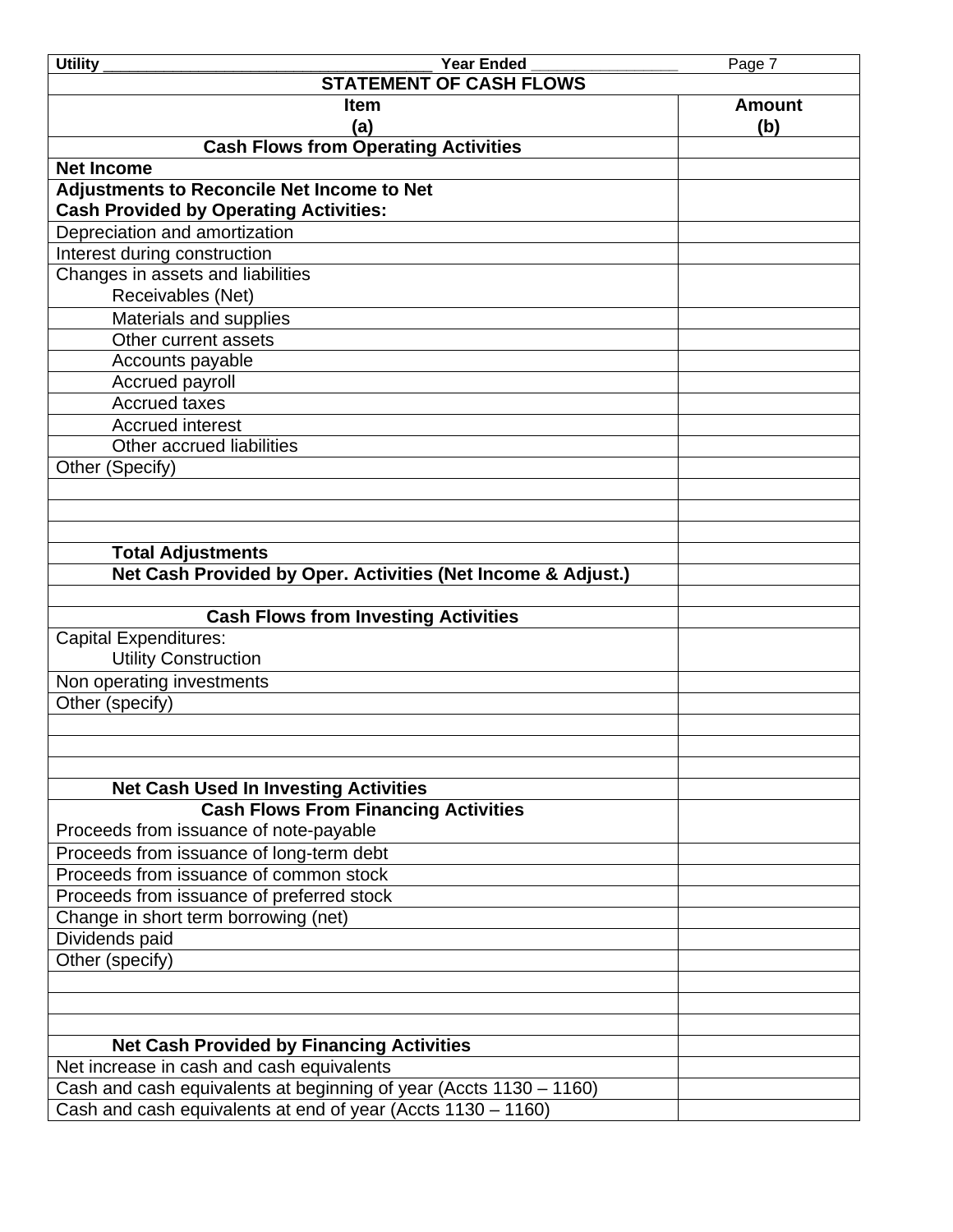| <b>Utility</b>  | <b>Year Ended</b>                                                          | Page 8               |
|-----------------|----------------------------------------------------------------------------|----------------------|
|                 | <b>RETURN ON COMMON EQUITY COMPUTATION</b>                                 |                      |
|                 | Note: report on a corporate basis only; not consolidated.                  |                      |
| Line<br>No      | <b>Explanation</b><br>(a)                                                  | <b>Amount</b><br>(b) |
|                 | <b>Common Equity</b>                                                       |                      |
|                 | Add:                                                                       |                      |
| 1               | <b>Capital Stock</b>                                                       |                      |
| $\overline{2}$  | <b>Additional Paid in Capital</b>                                          |                      |
| $\sqrt{3}$      | <b>Other Capital</b>                                                       |                      |
| 4               | <b>Retained Earnings</b>                                                   |                      |
| 5               | Other (specify)                                                            |                      |
| 6               |                                                                            |                      |
| 7               |                                                                            |                      |
| $\bf 8$         |                                                                            |                      |
| $\overline{9}$  |                                                                            |                      |
| 10              |                                                                            |                      |
| $\overline{11}$ |                                                                            |                      |
| $\overline{12}$ |                                                                            |                      |
| 13              |                                                                            |                      |
| 14              |                                                                            |                      |
| 15<br>16        | Less: Treasury Stock<br>Total Common Stock Equity (Sum of Lines 1 thru 15) |                      |
|                 |                                                                            |                      |
|                 | <b>Net Income</b>                                                          |                      |
|                 | Add:                                                                       |                      |
| 17              | Net Income                                                                 |                      |
| $\overline{18}$ | Other (specify)                                                            |                      |
| $\overline{19}$ |                                                                            |                      |
| 20              |                                                                            |                      |
| $\overline{21}$ |                                                                            |                      |
| $\overline{22}$ |                                                                            |                      |
| $\overline{23}$ |                                                                            |                      |
| $\overline{24}$ |                                                                            |                      |
| $\overline{25}$ |                                                                            |                      |
| $\overline{26}$ |                                                                            |                      |
| $\overline{27}$ |                                                                            |                      |
|                 | Less:<br>Other (specify)                                                   |                      |
| 28<br>29        |                                                                            |                      |
| 30              |                                                                            |                      |
| 31              |                                                                            |                      |
| 32              |                                                                            |                      |
| 33              |                                                                            |                      |
| 34              |                                                                            |                      |
| 35              |                                                                            |                      |
| 36              |                                                                            |                      |
| $\overline{37}$ |                                                                            |                      |
| 38              | Adjusted Net Income                                                        |                      |
| 39              | Return on Equity (line 16 divided by line 38 to the nearest hundredth)     |                      |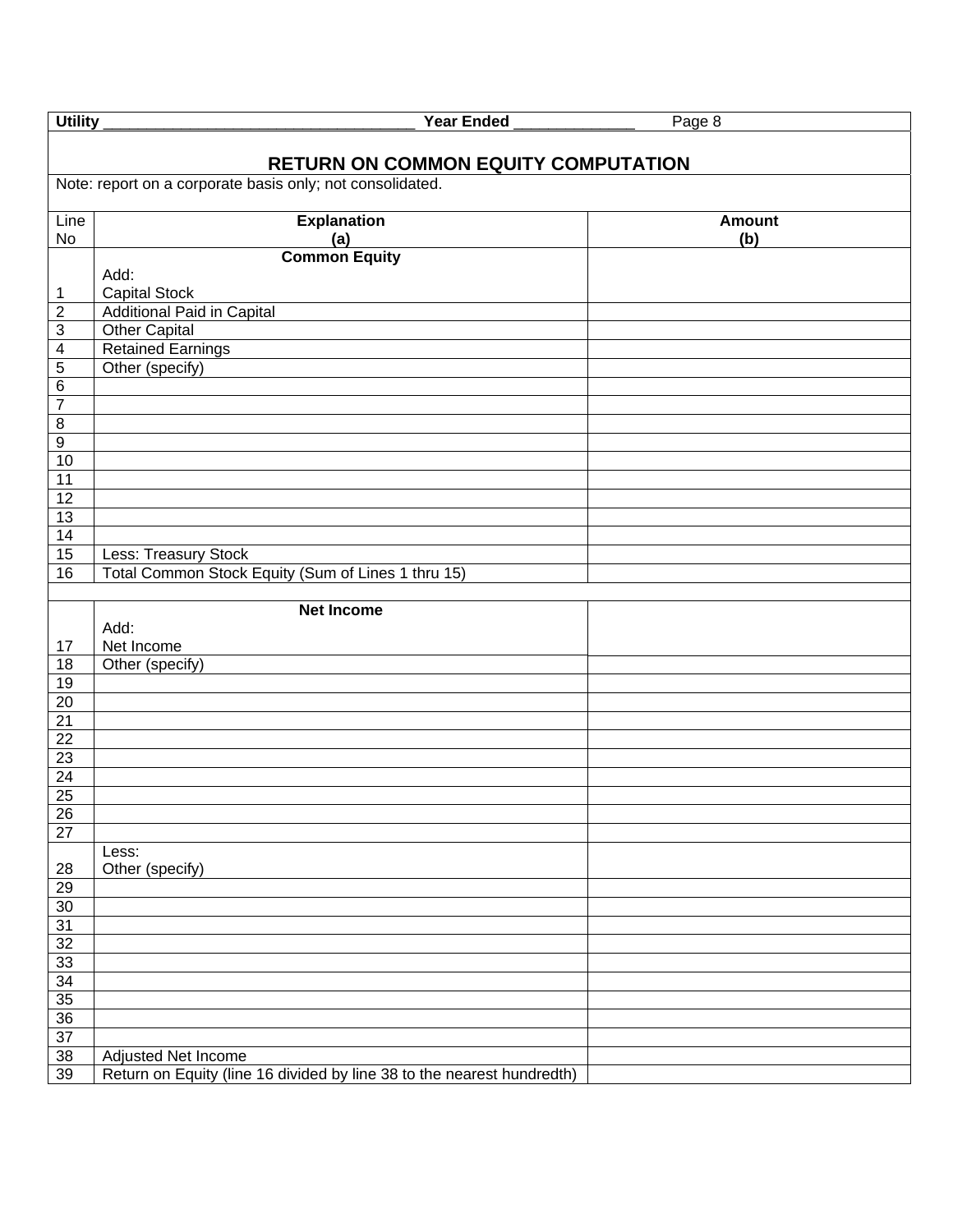| Utility<br><b>Year Ended</b><br>Page 9 |                                                                                                |               |  |  |
|----------------------------------------|------------------------------------------------------------------------------------------------|---------------|--|--|
|                                        |                                                                                                |               |  |  |
|                                        | RETURN ON AVERAGE RATE BASE COMPUTATION                                                        |               |  |  |
|                                        | Note: report on a corporate basis only; not consolidated.                                      |               |  |  |
| Line                                   | <b>Explanation</b>                                                                             | <b>Amount</b> |  |  |
| <b>No</b>                              | (a)                                                                                            | (b)           |  |  |
| $\mathbf{1}$                           | <b>Additions:</b>                                                                              |               |  |  |
|                                        | <b>Plant In Service</b>                                                                        |               |  |  |
| $\overline{2}$                         | <b>Plant Under Construction</b>                                                                |               |  |  |
| $\overline{3}$                         | Property Held for Future Use                                                                   |               |  |  |
| $\overline{4}$                         | Materials & Supplies<br>Other Additions (Itemize):                                             |               |  |  |
| $\overline{5}$<br>$\overline{6}$       |                                                                                                |               |  |  |
| $\overline{7}$                         |                                                                                                |               |  |  |
| $\overline{8}$                         |                                                                                                |               |  |  |
| $\overline{9}$                         |                                                                                                |               |  |  |
| 10                                     | <b>Total Additions</b>                                                                         |               |  |  |
|                                        |                                                                                                |               |  |  |
|                                        |                                                                                                |               |  |  |
|                                        | <b>Deductions:</b>                                                                             |               |  |  |
|                                        | <b>Accumulated Depreciation</b>                                                                |               |  |  |
|                                        | <b>Accumulated Deferred Income Taxes</b>                                                       |               |  |  |
|                                        | Unamortized Investment Credit - Pre 1971                                                       |               |  |  |
|                                        | <b>Customer Deposits</b>                                                                       |               |  |  |
|                                        | Other Deductions (Itemize):                                                                    |               |  |  |
|                                        |                                                                                                |               |  |  |
|                                        |                                                                                                |               |  |  |
|                                        |                                                                                                |               |  |  |
|                                        |                                                                                                |               |  |  |
|                                        |                                                                                                |               |  |  |
|                                        |                                                                                                |               |  |  |
|                                        | <b>Total Deductions</b>                                                                        |               |  |  |
|                                        |                                                                                                |               |  |  |
|                                        | Rate Base                                                                                      |               |  |  |
|                                        |                                                                                                |               |  |  |
|                                        | Net Operating Income (NOI)                                                                     |               |  |  |
|                                        | Adjustments to NOI (Itemize):                                                                  |               |  |  |
|                                        |                                                                                                |               |  |  |
|                                        |                                                                                                |               |  |  |
|                                        |                                                                                                |               |  |  |
|                                        |                                                                                                |               |  |  |
|                                        |                                                                                                |               |  |  |
|                                        |                                                                                                |               |  |  |
|                                        | <b>Adjusted NOI</b>                                                                            |               |  |  |
|                                        | Return on Rate Base                                                                            |               |  |  |
|                                        | (line 42 divided by line 34 to the nearest hundredth of a                                      |               |  |  |
|                                        | percent)                                                                                       |               |  |  |
|                                        | All amounts should be calculated in a manner consistent with the last Rate Order issued by the |               |  |  |
|                                        | Commission for this company.                                                                   |               |  |  |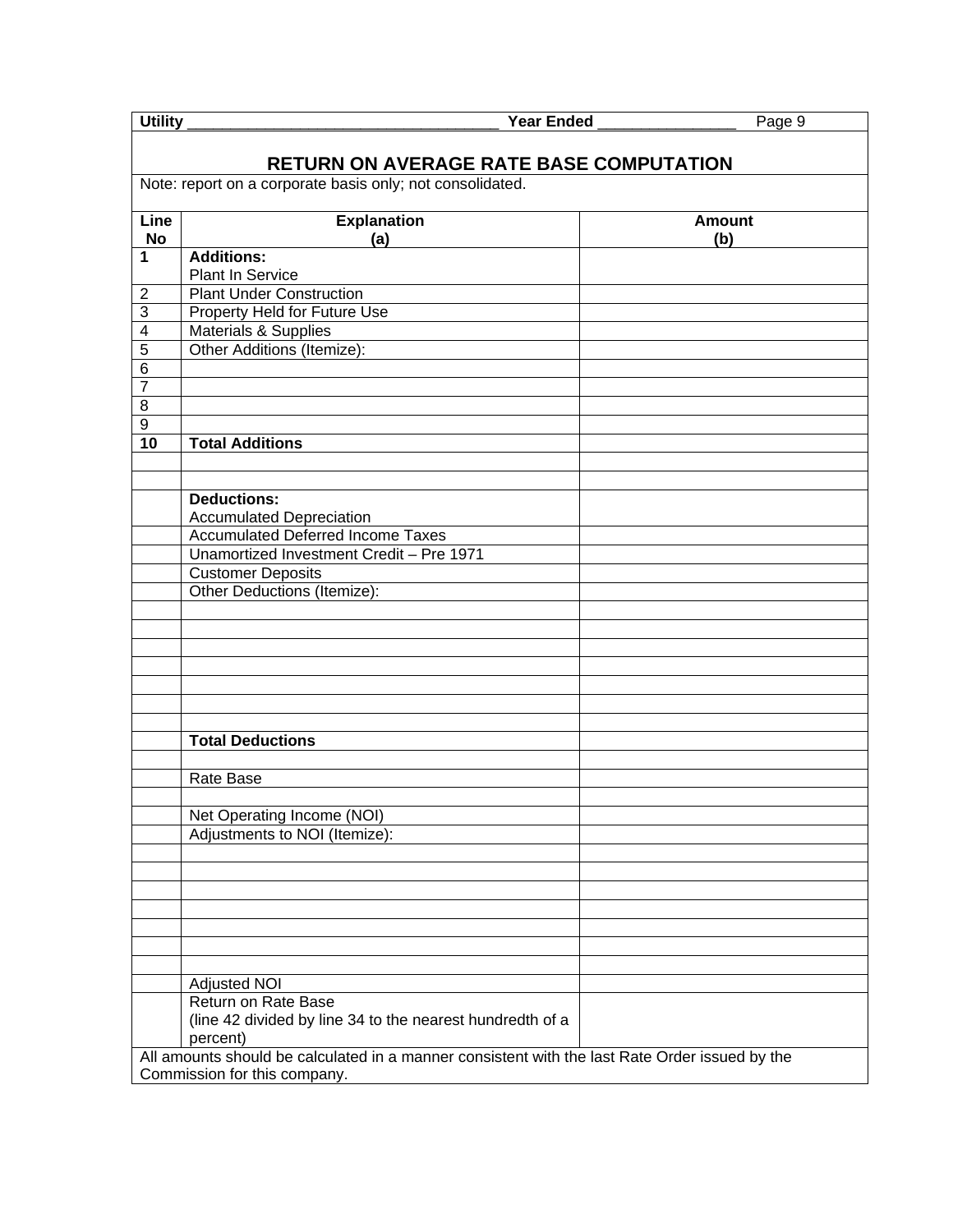| <b>UTILITY</b> | <b>YEAR ENDED</b><br>Page 10                                                                                                                                                                                                                                                                                                                                                                                                                                                                                                                                                                                                                                                                                                                                                                                                                               |
|----------------|------------------------------------------------------------------------------------------------------------------------------------------------------------------------------------------------------------------------------------------------------------------------------------------------------------------------------------------------------------------------------------------------------------------------------------------------------------------------------------------------------------------------------------------------------------------------------------------------------------------------------------------------------------------------------------------------------------------------------------------------------------------------------------------------------------------------------------------------------------|
|                | <b>IMPORTANT CHANGES DURING THE YEAR</b>                                                                                                                                                                                                                                                                                                                                                                                                                                                                                                                                                                                                                                                                                                                                                                                                                   |
| 1.             | Give the name and address of all companies which during the year came under the direct control of the<br>respondent otherwise than through title to securities, stating whether such control is sole or joint, how control<br>was established, names of other parties to a joint agreement for control, the extent of control exercised by each<br>party, and any other pertinent data requisite to a clear understanding of the arrangements relating to control.<br>(See Section 32.9000 of the Uniform System of Accounts.) Where important details relating to control of a<br>company have changed, give particulars. If during the year, a company ceased to be controlled by the<br>respondent, the company's name and a statement of fact will be sufficient.                                                                                      |
|                | 2. Give the name and address of all companies which during the year came under the indirect control of the<br>respondent through non-reporting intermediaries, stating whether such control is sole or joint, how control was<br>established, names of other parties to a joint agreement for control, the extent of control exercised by each<br>party, the name and address of the intermediary through which the indirect control exists, and any other<br>pertinent data requisite to a clear understanding of the arrangements relating to control. (See Section 32.9000<br>of the Uniform System of Accounts.) Where important details relating to control of a company have changed,<br>give particulars. If during the year a company ceased to be controlled by the respondent, the company's name<br>and a statement of fact will be sufficient. |
| 3.             | Important leaseholds acquired, given, assigned or surrendered, giving effective dates, lengths of terms, names<br>of parties, rents, Commission authorization, if any, and other conditions.                                                                                                                                                                                                                                                                                                                                                                                                                                                                                                                                                                                                                                                               |
| 4.             | List extension of system (other than additions supplementing existing facilities of the respondent) whether by<br>purchase, construction, or otherwise, such as a substantially complete telephone systems, exchange, or toll line.<br>Give the location, new territory covered, and dates of beginning operation, and in case of purchase give also the<br>name and address of the company from which purchased, date of acquisition, the consideration given, and<br>reference to Commission authorization.                                                                                                                                                                                                                                                                                                                                              |
| 5.             | Attach a map defining the franchise territory covered by the respondent's operations when changes in franchise<br>territory have occurred.                                                                                                                                                                                                                                                                                                                                                                                                                                                                                                                                                                                                                                                                                                                 |
| 6.             | Estimated increase or decrease in annual revenues due to important rate changes, giving bases of estimates.                                                                                                                                                                                                                                                                                                                                                                                                                                                                                                                                                                                                                                                                                                                                                |
|                | 7. Obligation incurred or assumed by respondent as guarantor for the performance by another of any agreement or<br>obligation, excluding ordinary commercial paper maturing on demand or not later than one year after date of<br>issue, and giving Commission authorization, if any.                                                                                                                                                                                                                                                                                                                                                                                                                                                                                                                                                                      |
|                | 8. Changes in articles of incorporation or amendments to charter.                                                                                                                                                                                                                                                                                                                                                                                                                                                                                                                                                                                                                                                                                                                                                                                          |
| 9.             | Additional matters of fact (not elsewhere provided for) which respondent may desire to include in its report.                                                                                                                                                                                                                                                                                                                                                                                                                                                                                                                                                                                                                                                                                                                                              |
|                |                                                                                                                                                                                                                                                                                                                                                                                                                                                                                                                                                                                                                                                                                                                                                                                                                                                            |
|                |                                                                                                                                                                                                                                                                                                                                                                                                                                                                                                                                                                                                                                                                                                                                                                                                                                                            |
|                |                                                                                                                                                                                                                                                                                                                                                                                                                                                                                                                                                                                                                                                                                                                                                                                                                                                            |
|                |                                                                                                                                                                                                                                                                                                                                                                                                                                                                                                                                                                                                                                                                                                                                                                                                                                                            |
|                |                                                                                                                                                                                                                                                                                                                                                                                                                                                                                                                                                                                                                                                                                                                                                                                                                                                            |
|                |                                                                                                                                                                                                                                                                                                                                                                                                                                                                                                                                                                                                                                                                                                                                                                                                                                                            |
|                |                                                                                                                                                                                                                                                                                                                                                                                                                                                                                                                                                                                                                                                                                                                                                                                                                                                            |
|                |                                                                                                                                                                                                                                                                                                                                                                                                                                                                                                                                                                                                                                                                                                                                                                                                                                                            |
|                |                                                                                                                                                                                                                                                                                                                                                                                                                                                                                                                                                                                                                                                                                                                                                                                                                                                            |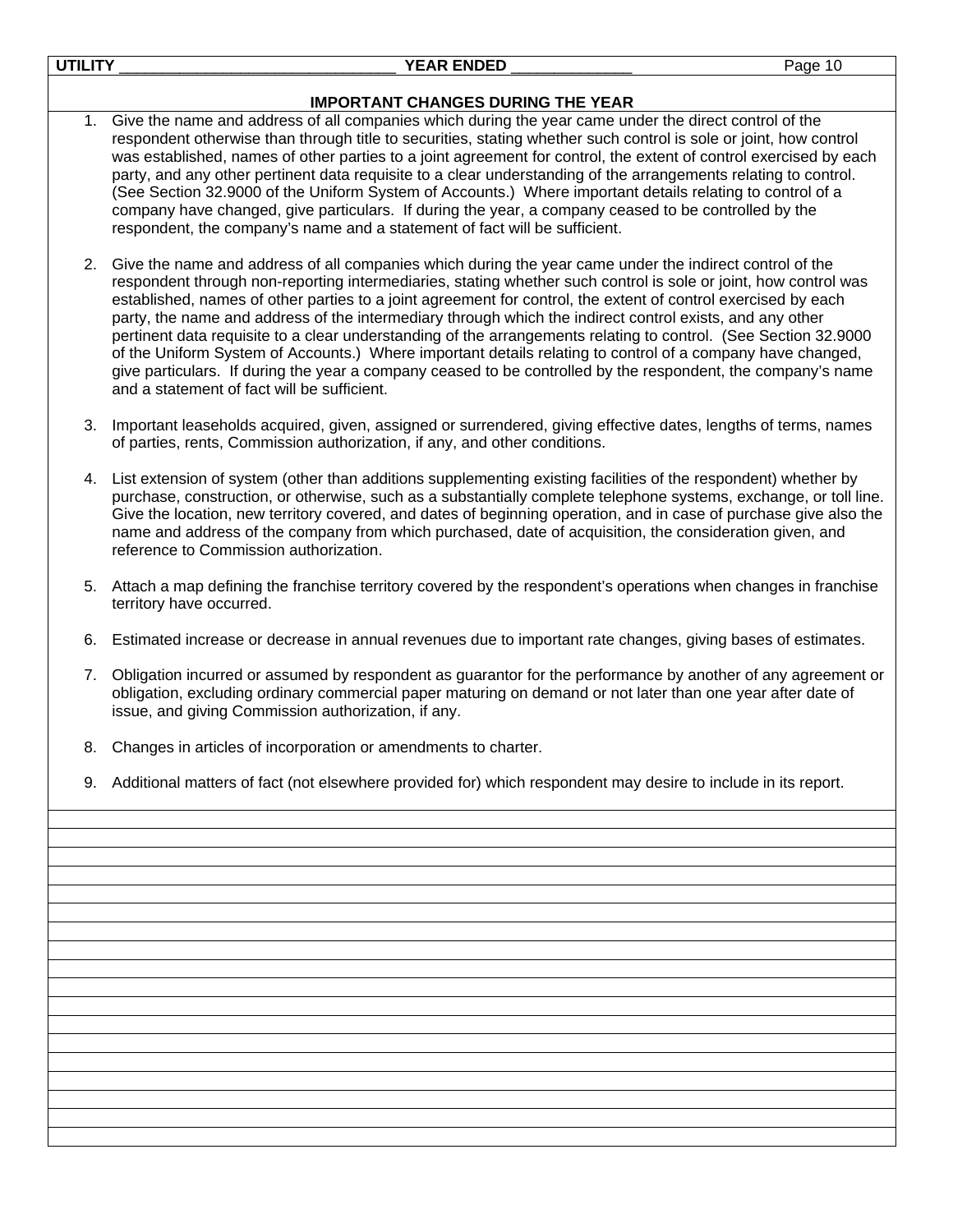| <b>UTILITY</b>                                                                |                                        |       |                 |                 |         |  |                                       |                                         |        | <b>YEAR ENDED</b>          |  |                                              |                                    | Page 11                 |                    |  |
|-------------------------------------------------------------------------------|----------------------------------------|-------|-----------------|-----------------|---------|--|---------------------------------------|-----------------------------------------|--------|----------------------------|--|----------------------------------------------|------------------------------------|-------------------------|--------------------|--|
|                                                                               |                                        |       |                 |                 |         |  | PART C. SUBSCRIBER (ACCESS LINE) DATA |                                         |        |                            |  |                                              | (See Part C Continuation Attached) |                         |                    |  |
| <b>Exchange</b>                                                               | 2. Business Subscribers (access Lines) |       |                 |                 |         |  |                                       | 3. Residence Subscribers (Access Lines) |        |                            |  |                                              |                                    |                         |                    |  |
|                                                                               | $B-1$                                  | $R-1$ |                 | 1 Party         | 2 Party |  | 4 Party                               |                                         | Other* | <b>Total</b>               |  | 1 Party                                      | 2 Party                            | 4 Party                 | <b>Total</b>       |  |
|                                                                               | (a)                                    | (b)   |                 | (a)             | (b)     |  | (c)                                   |                                         | (d)    | (e)                        |  | (a)                                          | (b)                                | (c)                     | (d)                |  |
|                                                                               |                                        |       |                 |                 |         |  |                                       |                                         |        |                            |  |                                              |                                    |                         |                    |  |
|                                                                               |                                        |       |                 |                 |         |  |                                       |                                         |        |                            |  |                                              |                                    |                         |                    |  |
|                                                                               |                                        |       |                 |                 |         |  |                                       |                                         |        |                            |  |                                              |                                    |                         |                    |  |
|                                                                               |                                        |       |                 |                 |         |  |                                       |                                         |        |                            |  |                                              |                                    |                         |                    |  |
|                                                                               |                                        |       |                 |                 |         |  |                                       |                                         |        |                            |  |                                              |                                    |                         |                    |  |
|                                                                               |                                        |       |                 |                 |         |  |                                       |                                         |        |                            |  |                                              |                                    |                         |                    |  |
|                                                                               |                                        |       |                 |                 |         |  |                                       |                                         |        |                            |  |                                              |                                    |                         |                    |  |
|                                                                               |                                        |       |                 |                 |         |  |                                       |                                         |        |                            |  |                                              |                                    |                         |                    |  |
|                                                                               |                                        |       |                 |                 |         |  |                                       |                                         |        |                            |  |                                              |                                    |                         |                    |  |
|                                                                               |                                        |       |                 |                 |         |  |                                       |                                         |        |                            |  |                                              |                                    |                         |                    |  |
|                                                                               |                                        |       |                 |                 |         |  |                                       |                                         |        |                            |  |                                              |                                    |                         |                    |  |
| Total                                                                         |                                        |       |                 |                 |         |  |                                       |                                         |        |                            |  |                                              |                                    |                         |                    |  |
|                                                                               |                                        |       |                 |                 |         |  | <b>Number</b>                         |                                         |        |                            |  |                                              |                                    |                         |                    |  |
|                                                                               | <b>Item</b>                            |       |                 | <b>Business</b> |         |  | <b>Residence</b>                      | <b>Total</b>                            |        |                            |  | <b>Billed Access Minutes</b>                 |                                    | Originating<br>(a)      | Terminating<br>(b) |  |
|                                                                               |                                        |       |                 | (a)             |         |  | (b)                                   | (c)                                     |        |                            |  |                                              |                                    |                         |                    |  |
| 4. Total Subscribers (Access Lines)                                           |                                        |       |                 |                 |         |  |                                       |                                         |        |                            |  | 13. Interstate, Inter-LATA                   |                                    |                         |                    |  |
| 5. Access Lines Con. (During Prd.)                                            |                                        |       |                 |                 |         |  |                                       |                                         |        |                            |  |                                              |                                    |                         |                    |  |
| 6. Access Lines Disc. (During Prd.)<br>7. Held Applications (End of Prd.)     |                                        |       |                 |                 |         |  |                                       |                                         |        |                            |  | 14. Interstate, Intra-LATA                   |                                    |                         |                    |  |
| 8. Mobil Radio Tel. in Service*                                               |                                        |       |                 |                 |         |  |                                       |                                         |        |                            |  |                                              |                                    |                         |                    |  |
| 9. Paging Units in Service                                                    |                                        |       |                 |                 |         |  |                                       |                                         |        | 15. Intrastate, Inter-LATA |  |                                              |                                    |                         |                    |  |
| 10. Pay Stations*                                                             |                                        |       |                 |                 |         |  |                                       |                                         |        |                            |  |                                              |                                    |                         |                    |  |
| 11. Cellular Subscribers*                                                     |                                        |       |                 |                 |         |  |                                       |                                         |        | 16. Intrastate, Intra-LATA |  |                                              |                                    |                         |                    |  |
| 12. Official Stations                                                         |                                        |       |                 |                 |         |  |                                       |                                         |        | 17. No. Plant Employees    |  |                                              |                                    | 18. No. Other Employees |                    |  |
| * Include No. of Mobile Radio Telephones in Service (8c), No. of Pay Stations |                                        |       |                 |                 |         |  |                                       |                                         |        |                            |  |                                              |                                    |                         |                    |  |
| (10c), and No. of Cellular Subscribers (11c) in Other Subscribers (2d).       |                                        |       |                 |                 |         |  |                                       |                                         |        |                            |  |                                              |                                    |                         |                    |  |
|                                                                               |                                        |       |                 |                 |         |  |                                       |                                         |        |                            |  | PART D. ANALYSIS OF TELEPHONE PLANT ACCOUNTS |                                    |                         |                    |  |
|                                                                               |                                        |       |                 |                 |         |  |                                       |                                         |        | <b>Beginning</b>           |  | <b>Plant</b>                                 | Plant                              | Adjust's &              | <b>Balance</b>     |  |
|                                                                               |                                        |       | <b>Accounts</b> |                 |         |  |                                       |                                         |        | <b>Balance</b>             |  | Added                                        | Retired                            | <b>Transfers</b>        | End of             |  |
|                                                                               |                                        |       |                 |                 |         |  |                                       |                                         |        | (a)                        |  | (b)                                          | (c)                                | (d)                     | Year               |  |
| 1. Land and Support Assets                                                    |                                        |       |                 |                 |         |  |                                       |                                         |        |                            |  |                                              |                                    |                         | (e)                |  |
| 2. Central Office Switching                                                   |                                        |       |                 |                 |         |  |                                       |                                         |        |                            |  |                                              |                                    |                         |                    |  |
| 3. Operator Systems                                                           |                                        |       |                 |                 |         |  |                                       |                                         |        |                            |  |                                              |                                    |                         |                    |  |
| 4. Central Office Transmission                                                |                                        |       |                 |                 |         |  |                                       |                                         |        |                            |  |                                              |                                    |                         |                    |  |
| 5. Infor. Orig./Term Assets                                                   |                                        |       |                 |                 |         |  |                                       |                                         |        |                            |  |                                              |                                    |                         |                    |  |
| 6. Cable and Wire Facilities                                                  |                                        |       |                 |                 |         |  |                                       |                                         |        |                            |  |                                              |                                    |                         |                    |  |
| 7. Amortizable Tangible Assets                                                |                                        |       |                 |                 |         |  |                                       |                                         |        |                            |  |                                              |                                    |                         |                    |  |
| 8. Intangibles                                                                |                                        |       |                 |                 |         |  |                                       |                                         |        |                            |  |                                              |                                    |                         |                    |  |
| 9. Subtotal (1 thru 8)                                                        |                                        |       |                 |                 |         |  |                                       |                                         |        |                            |  |                                              |                                    |                         |                    |  |
| 10. Telephone Plant Acquired                                                  |                                        |       |                 |                 |         |  |                                       |                                         |        |                            |  |                                              |                                    |                         |                    |  |
| 11. Telephone Plant Sold ()                                                   |                                        |       |                 |                 |         |  |                                       |                                         |        |                            |  |                                              |                                    |                         |                    |  |
| 12. Subtotal $(9 + 10 + 11)$                                                  |                                        |       |                 |                 |         |  |                                       |                                         |        |                            |  |                                              |                                    |                         |                    |  |
| 13. Property Held for Future Use                                              |                                        |       |                 |                 |         |  |                                       |                                         |        |                            |  |                                              |                                    |                         |                    |  |
|                                                                               | 14. Telephone Plant Under Construction |       |                 |                 |         |  |                                       |                                         |        |                            |  |                                              |                                    |                         |                    |  |
| 15. Telephone Plant Adjustment                                                |                                        |       |                 |                 |         |  |                                       |                                         |        |                            |  |                                              |                                    |                         |                    |  |
| 16. Nonoperating Plant                                                        |                                        |       |                 |                 |         |  |                                       |                                         |        |                            |  |                                              |                                    |                         |                    |  |
| 17. Goodwill                                                                  |                                        |       |                 |                 |         |  |                                       |                                         |        |                            |  |                                              |                                    |                         |                    |  |
|                                                                               |                                        |       |                 |                 |         |  |                                       |                                         |        |                            |  |                                              |                                    |                         |                    |  |
| 18. Total (12 thru 17)                                                        |                                        |       |                 |                 |         |  |                                       |                                         |        |                            |  |                                              |                                    |                         |                    |  |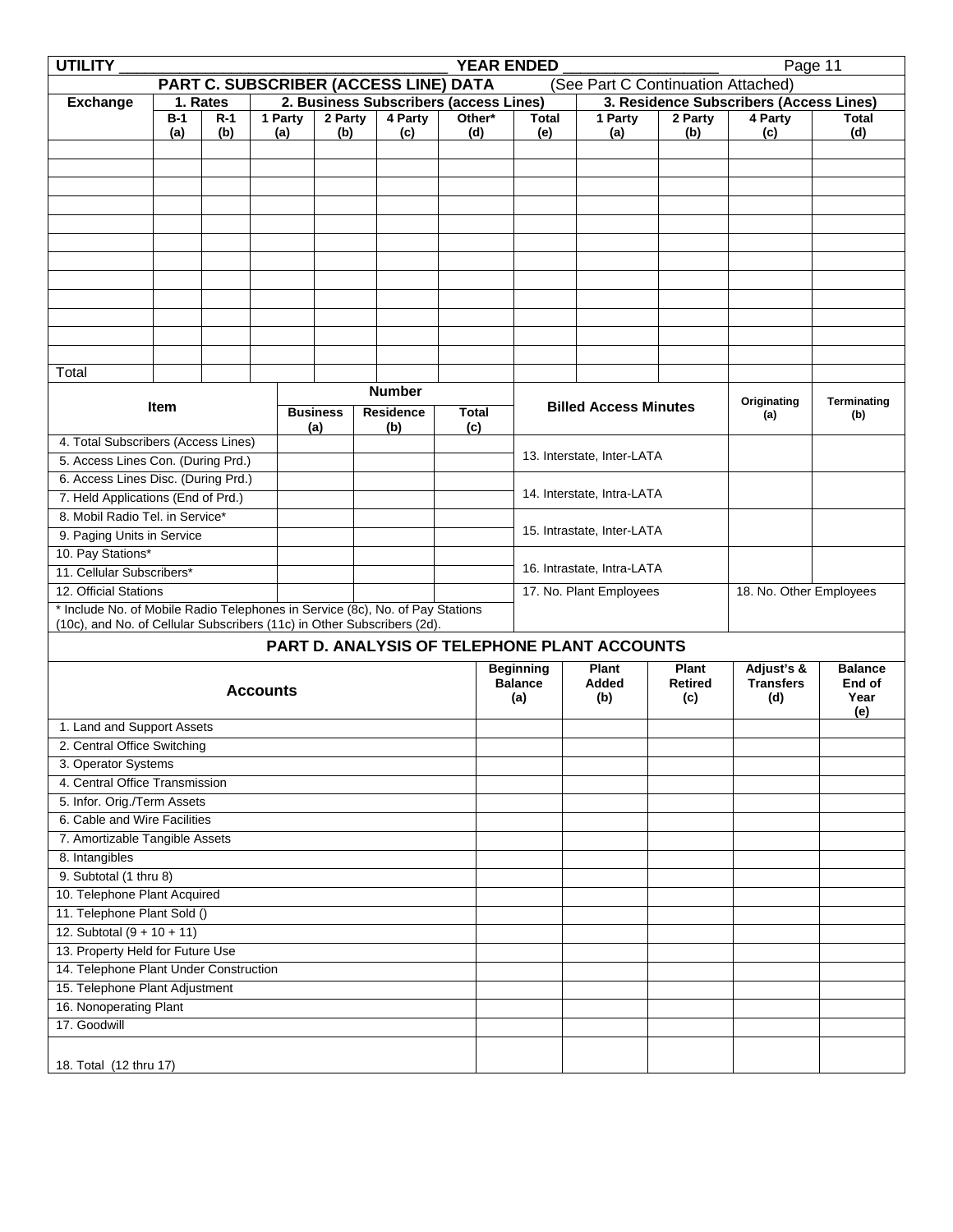| <b>UTILITY</b><br><b>YEAR ENDED</b>                                       |                                                                                                                            |                     |                              |  |                        |  |                                                                                        |  | Page 12                  |  |    |                                                |  |                                             |
|---------------------------------------------------------------------------|----------------------------------------------------------------------------------------------------------------------------|---------------------|------------------------------|--|------------------------|--|----------------------------------------------------------------------------------------|--|--------------------------|--|----|------------------------------------------------|--|---------------------------------------------|
| PART E. ANALYSIS OF DEPRECIATION RESERVE                                  |                                                                                                                            |                     |                              |  |                        |  |                                                                                        |  |                          |  |    |                                                |  | PART F. FUNDS INVESTED IN PLANT DURING YEAR |
| 1. Depreciation Reserve Balance - Beginning of                            |                                                                                                                            |                     |                              |  |                        |  | 1. REA, RTB & FFB Loan Funds Expended                                                  |  |                          |  |    |                                                |  |                                             |
| Year                                                                      |                                                                                                                            |                     |                              |  |                        |  |                                                                                        |  |                          |  |    |                                                |  |                                             |
| 2. Additions:                                                             |                                                                                                                            |                     |                              |  |                        |  | 2. Other Long-Term Loan Funds Expended<br>3. Funds Expended Under REA Interim Approval |  |                          |  |    |                                                |  |                                             |
| Depreciation Expense (Same as Part B, line 9)                             |                                                                                                                            |                     |                              |  |                        |  |                                                                                        |  |                          |  |    |                                                |  |                                             |
| 3. Less Plant Retirements:                                                |                                                                                                                            |                     |                              |  |                        |  | 4. Other Short-Term Loan Funds Expended                                                |  |                          |  |    |                                                |  |                                             |
| a. Original Cost of Plant Retired (part D, line 9c<br>less line 8c)       |                                                                                                                            |                     |                              |  |                        |  |                                                                                        |  |                          |  |    | 5. General Funds Expended (Other Than Interim) |  |                                             |
| b. Removal Costs                                                          |                                                                                                                            |                     |                              |  |                        |  |                                                                                        |  |                          |  |    |                                                |  |                                             |
| c. Subtotal $(3a + 3b)$                                                   |                                                                                                                            |                     |                              |  |                        |  | 6. Salvaged Materials                                                                  |  |                          |  |    |                                                |  |                                             |
| 4. Plus Salvage                                                           |                                                                                                                            |                     |                              |  |                        |  |                                                                                        |  |                          |  |    |                                                |  |                                             |
| 5. Subtotal $(2 + 4 - 3c)$                                                |                                                                                                                            |                     |                              |  |                        |  | 7. Contribution In Aid of Construction                                                 |  |                          |  |    |                                                |  |                                             |
| 6. Other Adjustments - Debit or Credit                                    |                                                                                                                            |                     |                              |  |                        |  |                                                                                        |  |                          |  |    |                                                |  |                                             |
| 7. Balance – End of Year $(1 + 5 + 6)$                                    |                                                                                                                            |                     |                              |  |                        |  | 8. Gross Additions to Telephone Plant (1 thru 7)                                       |  |                          |  |    |                                                |  |                                             |
|                                                                           |                                                                                                                            |                     | PART G. CENTRAL OFFICE PLANT |  |                        |  |                                                                                        |  |                          |  |    | (See Part G. Continuation Attached)            |  |                                             |
|                                                                           |                                                                                                                            |                     | <b>Number of Switches</b>    |  |                        |  |                                                                                        |  | <b>Number of Access</b>  |  |    |                                                |  | <b>Route Miles</b>                          |
|                                                                           |                                                                                                                            |                     |                              |  |                        |  |                                                                                        |  | <b>Lines Served By:</b>  |  |    |                                                |  | Of Line                                     |
|                                                                           |                                                                                                                            |                     | <b>Digital</b>               |  |                        |  |                                                                                        |  |                          |  |    | <b>Total</b>                                   |  |                                             |
| <b>Exchange Name</b>                                                      |                                                                                                                            | Host                | Remote                       |  | Other                  |  | <b>Digital</b><br><b>Switches</b>                                                      |  | Other<br><b>Switches</b> |  |    | (including                                     |  | <b>Fiber</b>                                |
| (a)                                                                       |                                                                                                                            | (b)                 | (c)                          |  | (d)                    |  | (e)                                                                                    |  | (f)                      |  |    | fiber)<br>(g)                                  |  | (h)                                         |
|                                                                           |                                                                                                                            |                     |                              |  |                        |  |                                                                                        |  |                          |  |    |                                                |  |                                             |
|                                                                           |                                                                                                                            |                     |                              |  |                        |  |                                                                                        |  |                          |  |    |                                                |  |                                             |
|                                                                           |                                                                                                                            |                     |                              |  |                        |  |                                                                                        |  |                          |  |    |                                                |  |                                             |
|                                                                           |                                                                                                                            |                     |                              |  |                        |  |                                                                                        |  |                          |  |    |                                                |  |                                             |
|                                                                           |                                                                                                                            |                     |                              |  |                        |  |                                                                                        |  |                          |  |    |                                                |  |                                             |
|                                                                           |                                                                                                                            |                     |                              |  |                        |  |                                                                                        |  |                          |  |    |                                                |  |                                             |
|                                                                           |                                                                                                                            |                     |                              |  |                        |  |                                                                                        |  |                          |  |    |                                                |  |                                             |
|                                                                           |                                                                                                                            |                     |                              |  |                        |  |                                                                                        |  |                          |  |    |                                                |  |                                             |
|                                                                           |                                                                                                                            |                     |                              |  |                        |  |                                                                                        |  |                          |  |    |                                                |  |                                             |
|                                                                           |                                                                                                                            |                     |                              |  |                        |  |                                                                                        |  |                          |  |    |                                                |  |                                             |
|                                                                           |                                                                                                                            |                     |                              |  |                        |  |                                                                                        |  |                          |  |    |                                                |  |                                             |
|                                                                           |                                                                                                                            |                     |                              |  |                        |  |                                                                                        |  |                          |  |    |                                                |  |                                             |
|                                                                           |                                                                                                                            |                     |                              |  |                        |  |                                                                                        |  |                          |  |    |                                                |  |                                             |
|                                                                           |                                                                                                                            |                     |                              |  |                        |  |                                                                                        |  |                          |  |    |                                                |  |                                             |
|                                                                           |                                                                                                                            |                     |                              |  |                        |  |                                                                                        |  |                          |  |    |                                                |  |                                             |
|                                                                           |                                                                                                                            |                     |                              |  |                        |  |                                                                                        |  |                          |  |    |                                                |  |                                             |
|                                                                           |                                                                                                                            |                     |                              |  |                        |  |                                                                                        |  |                          |  |    |                                                |  |                                             |
|                                                                           |                                                                                                                            |                     |                              |  |                        |  |                                                                                        |  |                          |  |    |                                                |  |                                             |
|                                                                           |                                                                                                                            |                     |                              |  |                        |  |                                                                                        |  |                          |  |    |                                                |  |                                             |
|                                                                           |                                                                                                                            |                     |                              |  |                        |  |                                                                                        |  |                          |  |    |                                                |  |                                             |
|                                                                           |                                                                                                                            |                     |                              |  |                        |  |                                                                                        |  |                          |  |    |                                                |  |                                             |
|                                                                           |                                                                                                                            |                     |                              |  |                        |  |                                                                                        |  |                          |  |    |                                                |  |                                             |
|                                                                           |                                                                                                                            |                     |                              |  |                        |  |                                                                                        |  |                          |  |    |                                                |  |                                             |
| Number of Exchanges                                                       |                                                                                                                            |                     |                              |  |                        |  |                                                                                        |  |                          |  |    |                                                |  |                                             |
| <b>System Totals</b>                                                      |                                                                                                                            |                     |                              |  |                        |  |                                                                                        |  |                          |  |    |                                                |  |                                             |
|                                                                           |                                                                                                                            |                     |                              |  | PART H. SYSTEM DATA    |  |                                                                                        |  |                          |  |    |                                                |  |                                             |
| 1. No of Toll                                                             |                                                                                                                            | 2. No. of EAS Trunk |                              |  | 3. Square Miles Served |  |                                                                                        |  |                          |  |    | 4. Access Lines Per Square Mile                |  | 5. Subscribers                              |
| <b>Trunk Terms</b>                                                        | <b>Terminations</b>                                                                                                        |                     |                              |  |                        |  |                                                                                        |  |                          |  |    |                                                |  | <b>Per Route Mile</b>                       |
|                                                                           |                                                                                                                            |                     |                              |  |                        |  |                                                                                        |  |                          |  |    |                                                |  |                                             |
|                                                                           |                                                                                                                            |                     |                              |  | PART I. TOLL DATA      |  |                                                                                        |  |                          |  |    |                                                |  |                                             |
|                                                                           |                                                                                                                            |                     |                              |  |                        |  | Avg Schedule                                                                           |  |                          |  |    | Cost Basis                                     |  |                                             |
| 1. Type of Toll Settlements (Check one):                                  |                                                                                                                            |                     |                              |  |                        |  | Avg Schedule                                                                           |  |                          |  |    | Cost Basis                                     |  |                                             |
| 2. If average, do you have a planned date to convert to cost? (Check one) |                                                                                                                            |                     |                              |  |                        |  |                                                                                        |  |                          |  |    |                                                |  |                                             |
| If yes, when?                                                             |                                                                                                                            |                     |                              |  |                        |  | Yes                                                                                    |  |                          |  | No |                                                |  |                                             |
| 3. Are you a participant in the NECA Interstate Traffic-Sensitive Pool?   |                                                                                                                            |                     |                              |  |                        |  | Yes                                                                                    |  |                          |  | No |                                                |  |                                             |
| (Check One)                                                               |                                                                                                                            |                     |                              |  |                        |  |                                                                                        |  |                          |  |    |                                                |  |                                             |
|                                                                           | 4. What type of Intrastate Inter-LATA and Intra-LATA settlements do you have in your service area? Give brief explanation. |                     |                              |  |                        |  |                                                                                        |  |                          |  |    |                                                |  |                                             |
|                                                                           |                                                                                                                            |                     |                              |  |                        |  |                                                                                        |  |                          |  |    |                                                |  |                                             |
|                                                                           |                                                                                                                            |                     |                              |  |                        |  |                                                                                        |  |                          |  |    |                                                |  |                                             |
|                                                                           |                                                                                                                            |                     |                              |  |                        |  |                                                                                        |  |                          |  |    |                                                |  |                                             |
|                                                                           |                                                                                                                            |                     |                              |  |                        |  |                                                                                        |  |                          |  |    |                                                |  |                                             |
|                                                                           |                                                                                                                            |                     |                              |  |                        |  |                                                                                        |  |                          |  |    |                                                |  |                                             |
|                                                                           |                                                                                                                            |                     |                              |  |                        |  |                                                                                        |  |                          |  |    |                                                |  |                                             |
|                                                                           |                                                                                                                            |                     |                              |  |                        |  |                                                                                        |  |                          |  |    |                                                |  |                                             |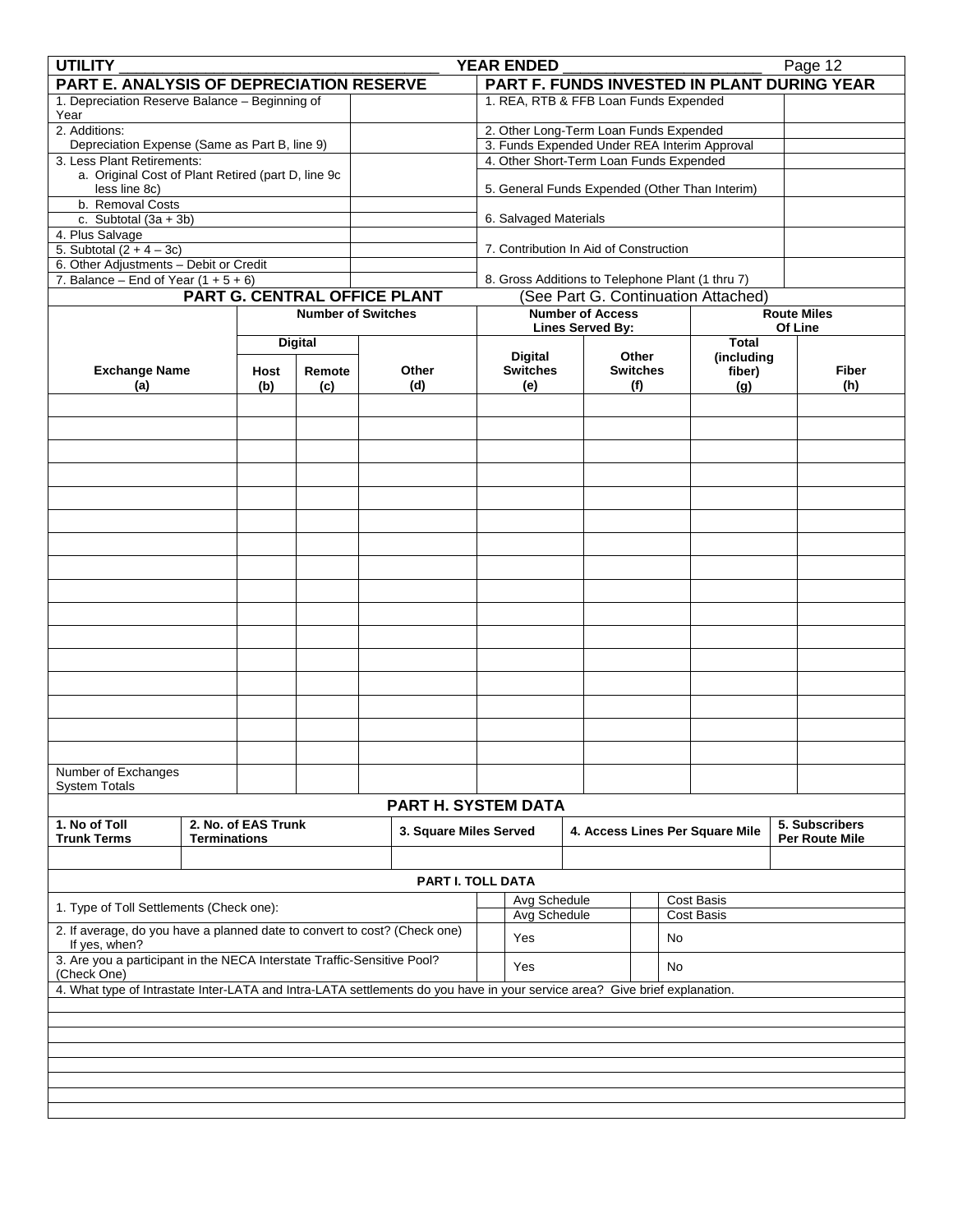| <b>UTILITY</b>                                                                                                           | <b>YEAR ENDED</b>             | Page 13        |
|--------------------------------------------------------------------------------------------------------------------------|-------------------------------|----------------|
|                                                                                                                          | <b>MATERIALS AND SUPPLIES</b> |                |
| Give analysis of material and supplies by classes of products and subaccounts. This account shall not include materials  |                               |                |
| & supplies which are dedicated to nonregulated activities.                                                               | <b>Balance</b>                | <b>Balance</b> |
| <b>Particulars</b>                                                                                                       | <b>EOY</b>                    | <b>FOY</b>     |
| (a)                                                                                                                      | (b)                           | (c)            |
| Regulated:                                                                                                               |                               |                |
|                                                                                                                          |                               |                |
|                                                                                                                          |                               |                |
|                                                                                                                          |                               |                |
|                                                                                                                          |                               |                |
|                                                                                                                          |                               |                |
|                                                                                                                          |                               |                |
|                                                                                                                          |                               |                |
|                                                                                                                          |                               |                |
|                                                                                                                          |                               |                |
|                                                                                                                          |                               |                |
|                                                                                                                          |                               |                |
|                                                                                                                          |                               |                |
| <b>Total Regulated</b>                                                                                                   |                               |                |
|                                                                                                                          |                               |                |
|                                                                                                                          | <b>OTHER PREPAYMENTS</b>      |                |
| List individually items that are larger than 10% of account balance; otherwise, group by type. Show all primary clearing |                               |                |
| accounts maintained.                                                                                                     |                               | <b>Balance</b> |
| <b>Particulars</b>                                                                                                       |                               | <b>EOY</b>     |
| (a)                                                                                                                      |                               | (b)            |
|                                                                                                                          |                               |                |
|                                                                                                                          |                               |                |
|                                                                                                                          |                               |                |
|                                                                                                                          |                               |                |
|                                                                                                                          |                               |                |
|                                                                                                                          |                               |                |
|                                                                                                                          |                               |                |
|                                                                                                                          |                               |                |
|                                                                                                                          |                               |                |
|                                                                                                                          |                               |                |
|                                                                                                                          |                               |                |
|                                                                                                                          |                               |                |
|                                                                                                                          |                               |                |
|                                                                                                                          |                               |                |
| Total                                                                                                                    |                               |                |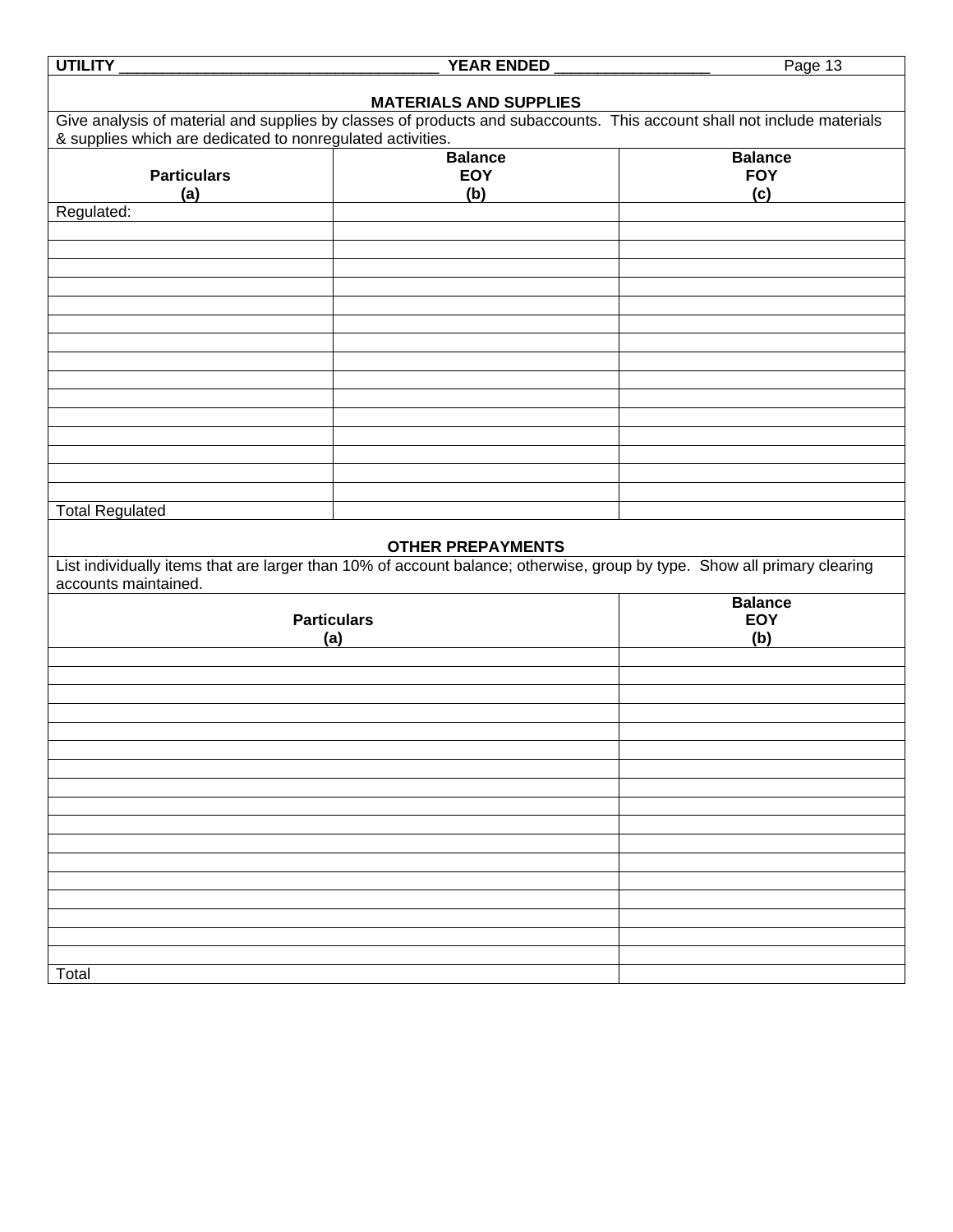| <b>UTILITY</b><br><b>YEAR ENDED</b><br>Page 14                             |                                              |                                                  |                                                                 |                                                                     |                                         |  |  |  |  |
|----------------------------------------------------------------------------|----------------------------------------------|--------------------------------------------------|-----------------------------------------------------------------|---------------------------------------------------------------------|-----------------------------------------|--|--|--|--|
| PART J. GENERAL FUNDS AND INVESTMENTS                                      |                                              |                                                  |                                                                 | (See Part J. Continuation Attached)                                 |                                         |  |  |  |  |
| Name Of Company<br>Or Investment<br>(a)                                    | <b>Investment</b><br><b>This Year</b><br>(b) | <b>Income Or Loss</b><br><b>This Year</b><br>(c) | <b>Cumulative</b><br><b>Investment</b><br><b>To Date</b><br>(d) | <b>Cumulative</b><br><b>Income Or Loss</b><br><b>To Date</b><br>(e) | <b>Current</b><br><b>Balance</b><br>(f) |  |  |  |  |
| 1. Investment in Affiliated Companies<br>- Rural Development               |                                              |                                                  |                                                                 |                                                                     |                                         |  |  |  |  |
|                                                                            |                                              |                                                  |                                                                 |                                                                     |                                         |  |  |  |  |
|                                                                            |                                              |                                                  |                                                                 |                                                                     |                                         |  |  |  |  |
| Total (Same as Part A, Line 12a)                                           |                                              |                                                  |                                                                 |                                                                     |                                         |  |  |  |  |
| 2. Investment in Affiliated Companies<br>- Not Rural Development           |                                              |                                                  |                                                                 |                                                                     |                                         |  |  |  |  |
|                                                                            |                                              |                                                  |                                                                 |                                                                     |                                         |  |  |  |  |
|                                                                            |                                              |                                                  |                                                                 |                                                                     |                                         |  |  |  |  |
| Total (Same as Part A, Line 12b)                                           |                                              |                                                  |                                                                 |                                                                     |                                         |  |  |  |  |
|                                                                            |                                              |                                                  |                                                                 |                                                                     |                                         |  |  |  |  |
| Company, Investment Or<br><b>Depository Name</b><br>(a)                    |                                              | Form Or Type Of Investment<br>(b)                | <b>Maturity</b><br>Date<br>(c)                                  | <b>Current</b><br><b>Balance</b><br>(d)                             |                                         |  |  |  |  |
| 3. Other Investments - Rural Development                                   |                                              |                                                  |                                                                 |                                                                     |                                         |  |  |  |  |
|                                                                            |                                              |                                                  |                                                                 |                                                                     |                                         |  |  |  |  |
|                                                                            |                                              |                                                  |                                                                 |                                                                     |                                         |  |  |  |  |
| Total (Same as Part A, Line 13a)                                           |                                              |                                                  |                                                                 |                                                                     |                                         |  |  |  |  |
| 4. Other Investments - Not Rural Development<br>Rural Telephone Bank Stock |                                              |                                                  |                                                                 |                                                                     |                                         |  |  |  |  |
|                                                                            |                                              |                                                  |                                                                 |                                                                     |                                         |  |  |  |  |
|                                                                            |                                              |                                                  |                                                                 |                                                                     |                                         |  |  |  |  |
| Total (Same as Part A, Line 13b)                                           |                                              |                                                  |                                                                 |                                                                     |                                         |  |  |  |  |
| 5. Nonregulated Investments<br>& Nonregulated Material                     |                                              |                                                  |                                                                 |                                                                     |                                         |  |  |  |  |
|                                                                            |                                              |                                                  |                                                                 |                                                                     |                                         |  |  |  |  |
|                                                                            |                                              |                                                  |                                                                 |                                                                     |                                         |  |  |  |  |
|                                                                            |                                              |                                                  |                                                                 |                                                                     |                                         |  |  |  |  |
| Total (Same as Part A, Line 14 + Line 8)<br>6. Cash & Equivalents          |                                              |                                                  |                                                                 |                                                                     |                                         |  |  |  |  |
|                                                                            |                                              |                                                  |                                                                 |                                                                     |                                         |  |  |  |  |
|                                                                            |                                              |                                                  |                                                                 |                                                                     |                                         |  |  |  |  |
|                                                                            |                                              |                                                  |                                                                 |                                                                     |                                         |  |  |  |  |
| Total (Same as Part A, Line 1)                                             |                                              |                                                  |                                                                 |                                                                     |                                         |  |  |  |  |
| <b>Total General Funds and Investments</b>                                 |                                              |                                                  |                                                                 |                                                                     |                                         |  |  |  |  |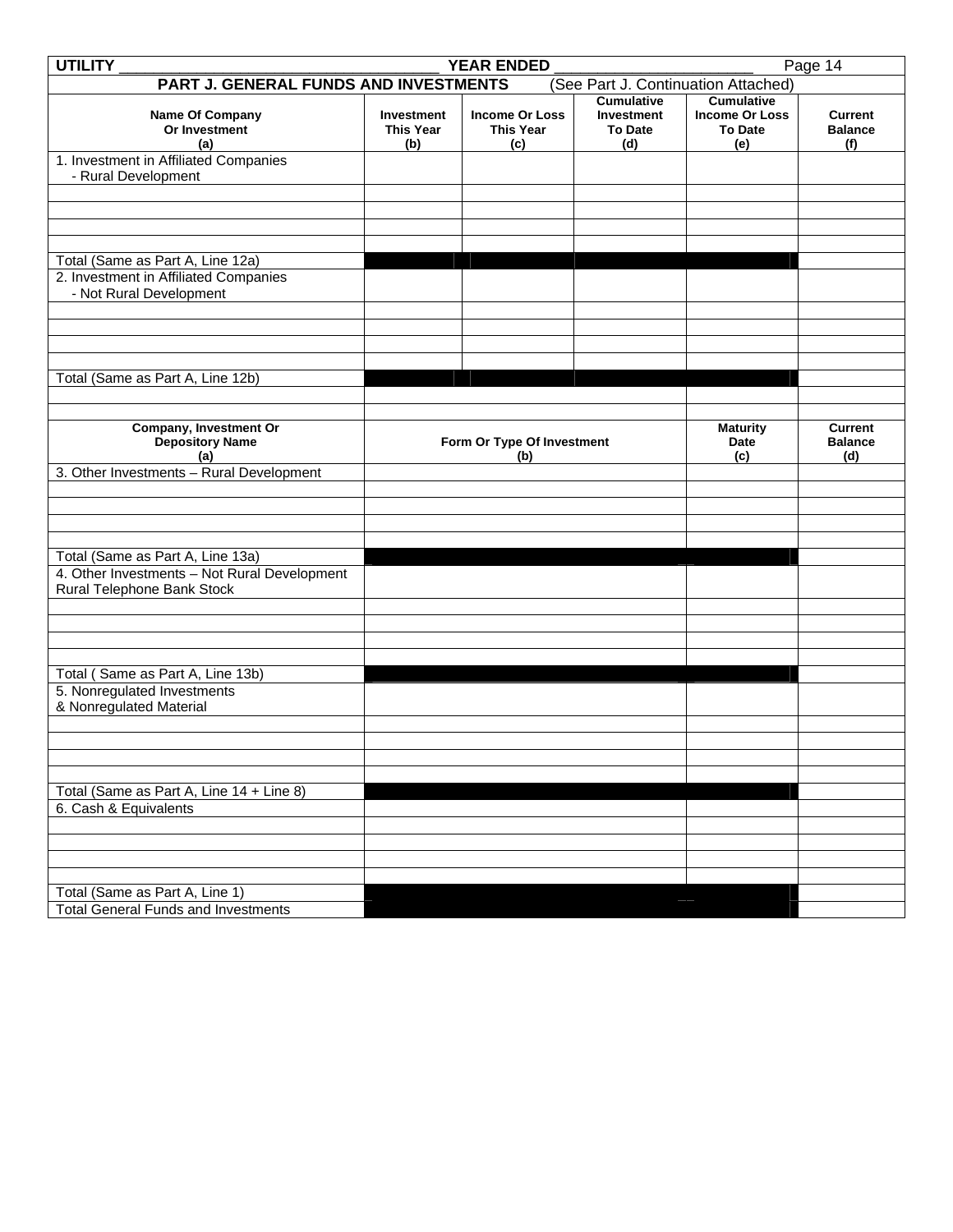| <b>UTILITY</b>                                                                     | <b>YEAR ENDED</b><br>Page 15                             |                              |                         |                 |                                |                                  |  |
|------------------------------------------------------------------------------------|----------------------------------------------------------|------------------------------|-------------------------|-----------------|--------------------------------|----------------------------------|--|
| <b>PART K. NOTES RECEIVABLE</b>                                                    |                                                          |                              |                         |                 |                                |                                  |  |
| <b>Name of Debtor</b><br>(Specify if Officer or Director: If Employee, Give Title) |                                                          | <b>Date</b><br><b>Issued</b> | <b>Maturity</b><br>Date |                 | Interest<br>Rate               | <b>Current</b><br><b>Balance</b> |  |
| (a)                                                                                |                                                          | (b)                          | (c)                     |                 | (d)                            | (e)                              |  |
|                                                                                    |                                                          |                              |                         |                 |                                |                                  |  |
|                                                                                    |                                                          |                              |                         |                 |                                |                                  |  |
|                                                                                    |                                                          |                              |                         |                 |                                |                                  |  |
|                                                                                    |                                                          |                              |                         |                 |                                |                                  |  |
|                                                                                    |                                                          |                              |                         |                 |                                |                                  |  |
|                                                                                    |                                                          |                              |                         |                 |                                |                                  |  |
| Total (Same as Part A, Line 5)                                                     |                                                          |                              |                         |                 |                                |                                  |  |
| PART L. OTHER ACCOUNTS RECEIVABLE                                                  |                                                          |                              |                         |                 |                                |                                  |  |
| Name of Debtor (Specify if Officer or Director: If Employee, Give Title)<br>(a)    |                                                          |                              |                         |                 | Amount<br>(b)                  |                                  |  |
| 1. Affiliates                                                                      |                                                          |                              |                         |                 |                                |                                  |  |
|                                                                                    |                                                          |                              |                         |                 |                                |                                  |  |
|                                                                                    |                                                          |                              |                         |                 |                                |                                  |  |
|                                                                                    |                                                          |                              |                         |                 |                                |                                  |  |
|                                                                                    |                                                          |                              |                         |                 |                                |                                  |  |
|                                                                                    |                                                          |                              |                         |                 |                                |                                  |  |
|                                                                                    |                                                          |                              |                         |                 |                                |                                  |  |
|                                                                                    |                                                          |                              |                         |                 |                                |                                  |  |
| Total (Same as Part A, Line 4a)                                                    |                                                          |                              |                         |                 |                                |                                  |  |
| 2. Non-Affiliates                                                                  |                                                          |                              |                         |                 |                                |                                  |  |
|                                                                                    |                                                          |                              |                         |                 |                                |                                  |  |
|                                                                                    |                                                          |                              |                         |                 |                                |                                  |  |
|                                                                                    |                                                          |                              |                         |                 |                                |                                  |  |
|                                                                                    |                                                          |                              |                         |                 |                                |                                  |  |
|                                                                                    |                                                          |                              |                         |                 |                                |                                  |  |
|                                                                                    |                                                          |                              |                         |                 |                                |                                  |  |
| Total (Same as Part A, Line 4a + 4b)                                               |                                                          |                              |                         |                 |                                |                                  |  |
|                                                                                    |                                                          | <b>PART M. NOTES PAYABLE</b> |                         |                 |                                |                                  |  |
|                                                                                    | <b>Description of Transaction</b>                        |                              | <b>Date</b>             | <b>Maturity</b> | <b>Interest</b>                | <b>Current</b>                   |  |
| <b>Name of Creditor</b><br>(a)                                                     | (Give Type and Purpose)<br>(b)                           |                              | <b>Issued</b><br>(c)    | Date<br>(d)     | Rate<br>(e)                    | <b>Balance</b><br>(f)            |  |
|                                                                                    |                                                          |                              |                         |                 |                                |                                  |  |
|                                                                                    |                                                          |                              |                         |                 |                                |                                  |  |
|                                                                                    |                                                          |                              |                         |                 |                                |                                  |  |
|                                                                                    |                                                          |                              |                         |                 |                                |                                  |  |
|                                                                                    |                                                          |                              |                         |                 |                                |                                  |  |
|                                                                                    |                                                          |                              |                         |                 |                                |                                  |  |
| Total (Same as Part A, Line 26)                                                    |                                                          |                              |                         |                 |                                |                                  |  |
|                                                                                    | PART N. COMPENSATION OF OFFICERS, DIRECTORS AND MANAGERS |                              |                         |                 |                                |                                  |  |
|                                                                                    |                                                          |                              | <b>End of Year</b>      |                 | <b>Amount Paid During Year</b> |                                  |  |
|                                                                                    |                                                          |                              | Annual                  |                 | Other                          | <b>Total</b>                     |  |
| Name and Title of Person                                                           |                                                          | <b>Salary</b>                | <b>Salary</b>           | Comp.           | Comp.                          |                                  |  |
|                                                                                    | (a)                                                      |                              | (b)                     | (c)             | (d)                            | (e)                              |  |
|                                                                                    |                                                          |                              |                         |                 |                                |                                  |  |
|                                                                                    |                                                          |                              |                         |                 |                                |                                  |  |
|                                                                                    |                                                          |                              |                         |                 |                                |                                  |  |
|                                                                                    |                                                          |                              |                         |                 |                                |                                  |  |
|                                                                                    |                                                          |                              |                         |                 |                                |                                  |  |
|                                                                                    |                                                          |                              |                         |                 |                                |                                  |  |
|                                                                                    |                                                          |                              |                         |                 |                                |                                  |  |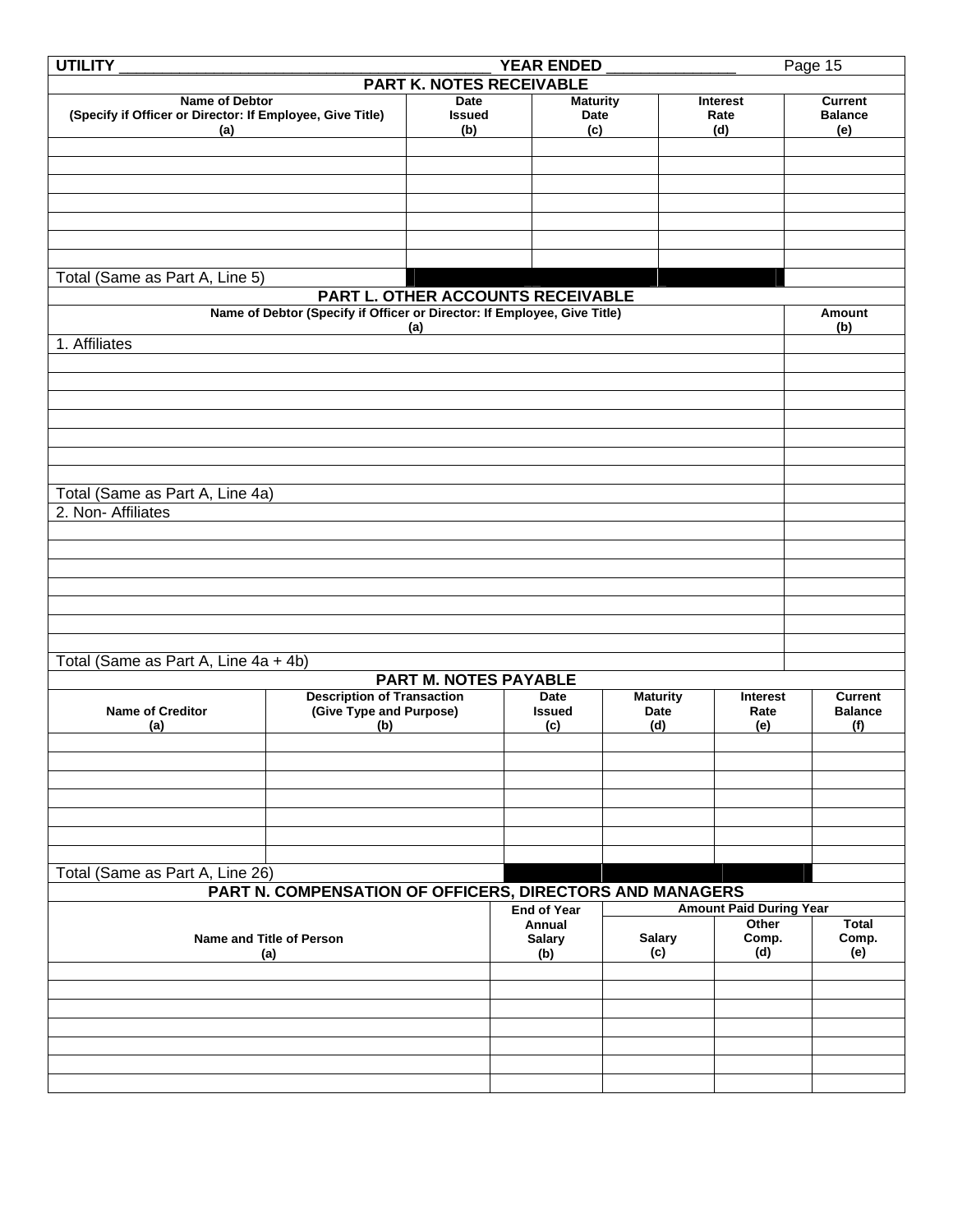| UTILITY                                                 |                   |                | Page 16              |
|---------------------------------------------------------|-------------------|----------------|----------------------|
| YEAR ENDED<br>OFFICERS AND DIRECTORS                    |                   |                |                      |
|                                                         |                   | <b>Term</b>    |                      |
| <b>Name, Title/ Occupation<br/>And Business Address</b> | Length<br>Of Term | <b>Expires</b> | Meetings<br>Attended |
|                                                         |                   |                |                      |
|                                                         |                   |                |                      |
|                                                         |                   |                |                      |
|                                                         |                   |                |                      |
|                                                         |                   |                |                      |
|                                                         |                   |                |                      |
|                                                         |                   |                |                      |
|                                                         |                   |                |                      |
|                                                         |                   |                |                      |
|                                                         |                   |                |                      |
|                                                         |                   |                |                      |
|                                                         |                   |                |                      |
|                                                         |                   |                |                      |
|                                                         |                   |                |                      |
|                                                         |                   |                |                      |
|                                                         |                   |                |                      |
|                                                         |                   |                |                      |
|                                                         |                   |                |                      |
|                                                         |                   |                |                      |
|                                                         |                   |                |                      |
|                                                         |                   |                |                      |
|                                                         |                   |                |                      |
|                                                         |                   |                |                      |
|                                                         |                   |                |                      |
|                                                         |                   |                |                      |
|                                                         |                   |                |                      |
|                                                         |                   |                |                      |
|                                                         |                   |                |                      |
|                                                         |                   |                |                      |
|                                                         |                   |                |                      |
|                                                         |                   |                |                      |
|                                                         |                   |                |                      |
|                                                         |                   |                |                      |
|                                                         |                   |                |                      |
|                                                         |                   |                |                      |
|                                                         |                   |                |                      |
|                                                         |                   |                |                      |
|                                                         |                   |                |                      |
|                                                         |                   |                |                      |
|                                                         |                   |                |                      |
|                                                         |                   |                |                      |
|                                                         |                   |                |                      |
|                                                         |                   |                |                      |
|                                                         |                   |                |                      |
|                                                         |                   |                |                      |
|                                                         |                   |                |                      |
|                                                         |                   |                |                      |
|                                                         |                   |                |                      |
|                                                         |                   |                |                      |
|                                                         |                   |                |                      |
|                                                         |                   |                |                      |
|                                                         |                   |                |                      |
|                                                         |                   |                |                      |
|                                                         |                   |                |                      |
|                                                         |                   |                |                      |
|                                                         |                   |                |                      |
|                                                         |                   |                |                      |
|                                                         |                   |                |                      |
|                                                         |                   |                |                      |
|                                                         |                   |                |                      |
|                                                         |                   |                |                      |
|                                                         |                   |                |                      |
|                                                         |                   |                |                      |
|                                                         |                   |                |                      |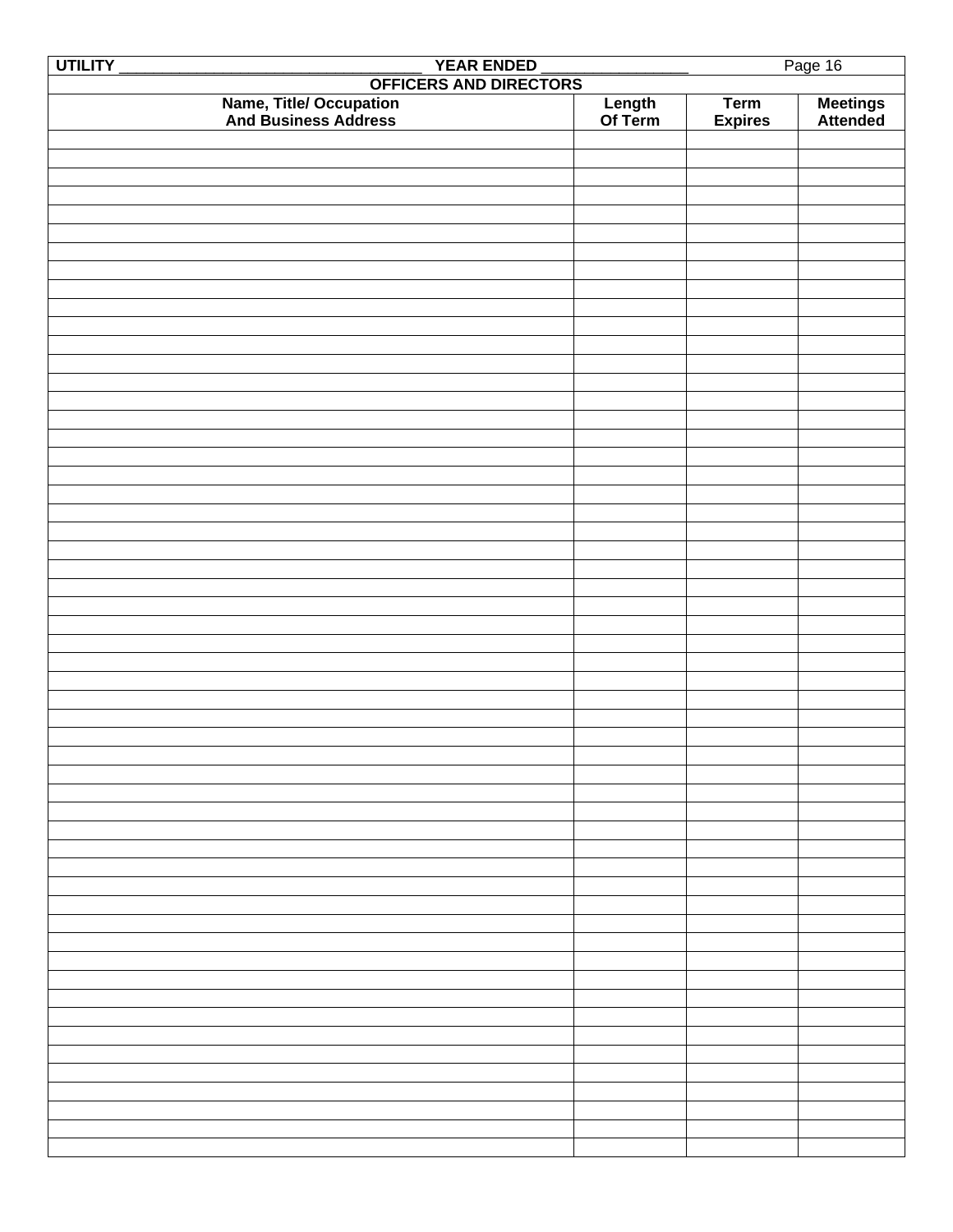| <b>UTILITY</b>                                | <b>YEAR ENDED</b> |                | Page 17          |
|-----------------------------------------------|-------------------|----------------|------------------|
| TELECOMMUNICATIONS PLANT IN SERVICE           |                   |                |                  |
|                                               |                   | <b>Balance</b> |                  |
| <b>Plant Account</b>                          | <b>Acct</b>       | <b>FOY</b>     | <b>Additions</b> |
| (a)                                           | (b)               | (c)            | (d)              |
|                                               |                   |                |                  |
| <b>General Support Assets:</b>                |                   |                |                  |
| Land                                          | 2111              |                |                  |
| <b>Motor Vehicles</b>                         | 2112              |                |                  |
| Aircraft                                      | 2113              |                |                  |
| Special Purpose Vehicles                      | 2114              |                |                  |
| Garage Work Equipment                         | 2115              |                |                  |
| Other Work Equipment                          | 2116              |                |                  |
| <b>Buildings</b>                              | 2121              |                |                  |
| Furniture                                     | 2122              |                |                  |
| Office Equipment                              | 2123              |                |                  |
| <b>General Purpose Computers</b>              | 2124              |                |                  |
| <b>Total General Support Assets</b>           |                   |                |                  |
| <b>Central Office Assets</b>                  |                   |                |                  |
| Analog Electronic Switching                   | 2211              |                |                  |
| <b>Digital Electronic Switching</b>           | 2212              |                |                  |
| Electro - Mechanical Switching                | 2215              |                |                  |
| <b>Operator Systems</b>                       | 2220              |                |                  |
| Radio Systems                                 | 2231              |                |                  |
|                                               |                   |                |                  |
| <b>Circuit Equipment</b>                      | 2232              |                |                  |
| <b>Total Central Office Assets</b>            |                   |                |                  |
| Inform. Orig. / Term. Assets                  |                   |                |                  |
| <b>Station Apparatus</b>                      | 2311              |                |                  |
| <b>Customer Premises Wiring</b>               | 2321              |                |                  |
| Large Private Branch Exchanges                | 2341              |                |                  |
| Public Telephone Terminal Equip.              | 2351              |                |                  |
| Other Terminal Equipment                      | 2362              |                |                  |
| Total Inform. Orig. / Term. Assets            |                   |                |                  |
| <b>Cable Wire Facilities Assets</b>           |                   |                |                  |
| Poles                                         | 2411              |                |                  |
| <b>Aerial Cable-Metallic</b>                  | 2421.1            |                |                  |
| Aerial Cable-Nonmetallic                      | 2421.2            |                |                  |
| <b>Underground Cable</b>                      | 2422              |                |                  |
| <b>Buried Cable-Metallic</b>                  | 2423.1            |                |                  |
| <b>Buried Cable-Nonmetallic</b>               | 2423.2            |                |                  |
| <b>Intrabuilding Network Cable</b>            | 2426              |                |                  |
|                                               |                   |                |                  |
| <b>Aerial Wire</b>                            | 2431              |                |                  |
| <b>Conduit Systems</b>                        | 2441              |                |                  |
| <b>Total Cable and Wire Facilities Assets</b> |                   |                |                  |
| <b>Amortizable Assets</b>                     |                   |                |                  |
| <b>Capital Leases</b>                         | 2681              |                |                  |
| Leasehold Improvements                        | 2682              |                |                  |
| Intangibles                                   | 2690              |                |                  |
| Amortizable Assets                            |                   |                |                  |
| <b>Total Telecom Plant In Service</b>         | 2001              |                |                  |
| Explain all amounts shown in column (g):      |                   |                |                  |
|                                               |                   |                |                  |
|                                               |                   |                |                  |
|                                               |                   |                |                  |
|                                               |                   |                |                  |
|                                               |                   |                |                  |
|                                               |                   |                |                  |
|                                               |                   |                |                  |
|                                               |                   |                |                  |
|                                               |                   |                |                  |
|                                               |                   |                |                  |